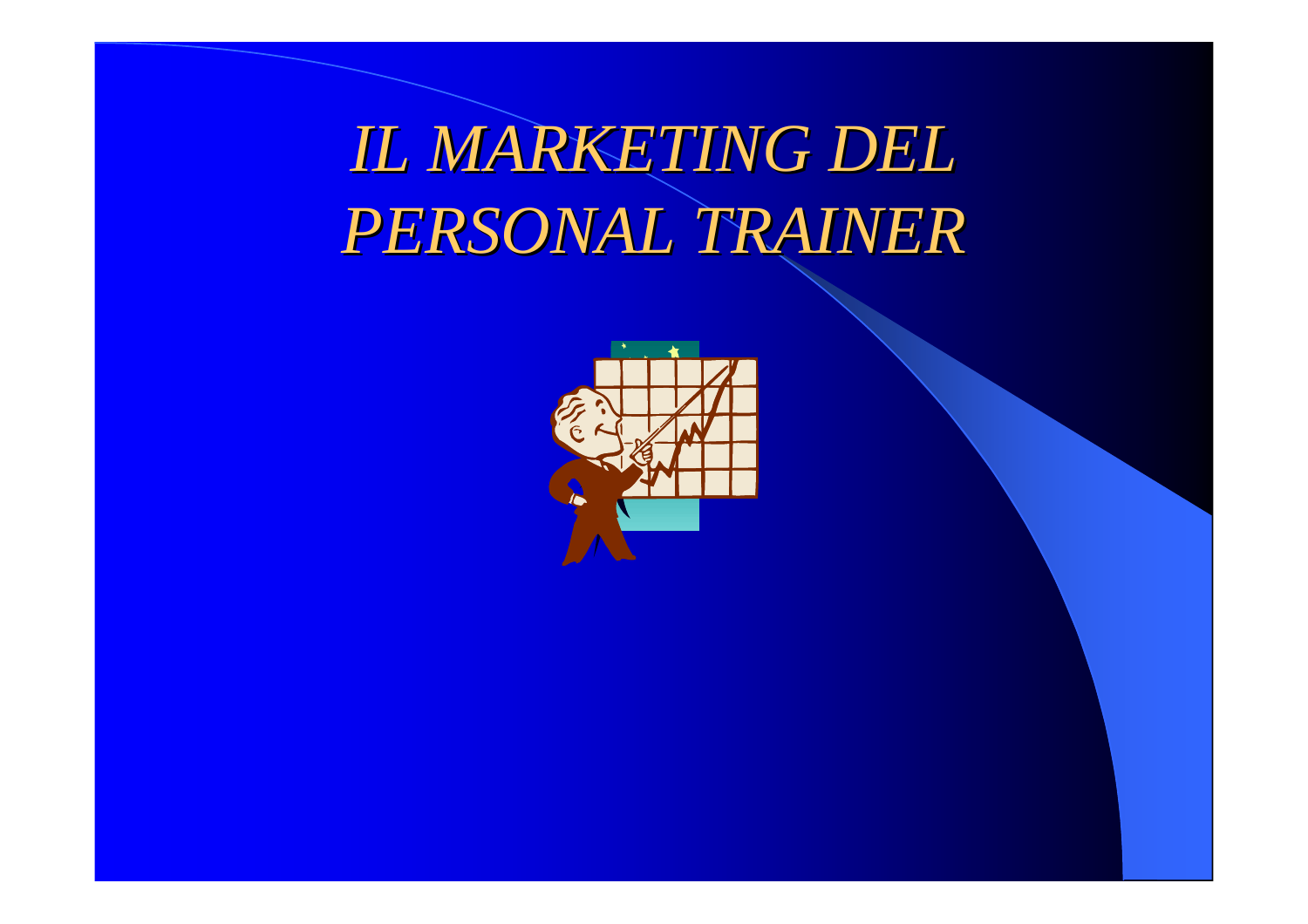### *UN PO' DI STORIA DI STORIA*

**IL "PERSONAL TRAINER" E' UNA FIGURA PROFESSIONALE CHE TRAE ORIGINE DA UN MAESTRO DI GINNASTICA DI NOME "RUDOLF OBERDAN"(DI NAZIONALITA' SVIZZERA). L'OBERDAN SOSTENEVA CHE LA GINNASTICA NON DOVEVA ESSERE IMPARTITA IN MANIERA AUTOMATICA ED INDIFFERENZIATA(METODO MILITARE DI "ADOLF SPIESS"), MA ADATTARSI A CIASCUN ALLIEVO SECONDO ETA', SESSO, FORZA E COSTITUZIONE, SULLA BASE DI UN ORDINE LOGICO E PROGRESSIVO DEGLI ESERCIZI.** *QUESTO ACCADEVA NEL QUESTO ACCADEVA NEL "1833"*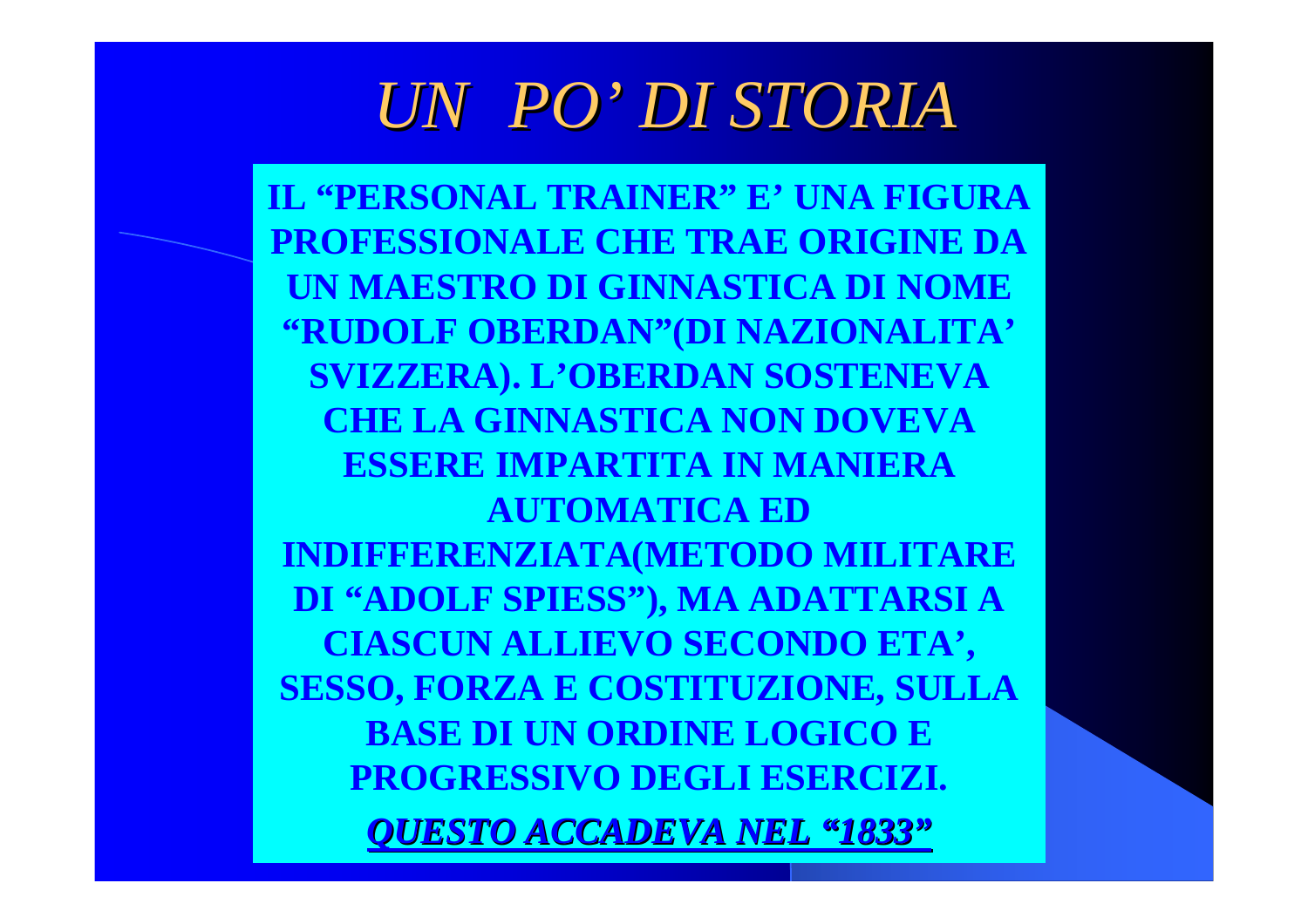. OGGI IL "PERSONAL TRAINER" E' UNA FIGURA MOLTO PIU' PREPARATA, RISPETTO ALL'ERA PIONIERISTICA, IN QUANTO, NEL SETTORE DELLO SPORT, NEGLI ULTIMI DECENNI SI SONO FATTI PASSI DA GIGANTE, GRAZIE AL LAVORO ED ALLE INTUIZIONI DI GRAZIE AL LAVORO ED ALLE INTUIZIONI DI SCIENZIATI DEL CALIBRO DI "CARMELO BOSCO". IL "PERSONAL TRAINER" HA ARRICCHITO IL PROPRIO BAGAGLIO CULTURALE ED HA PIU' "MEZZI" A DISPOSIZIONE PER OFFRIRLI DOVE C'E' RICHIESTA.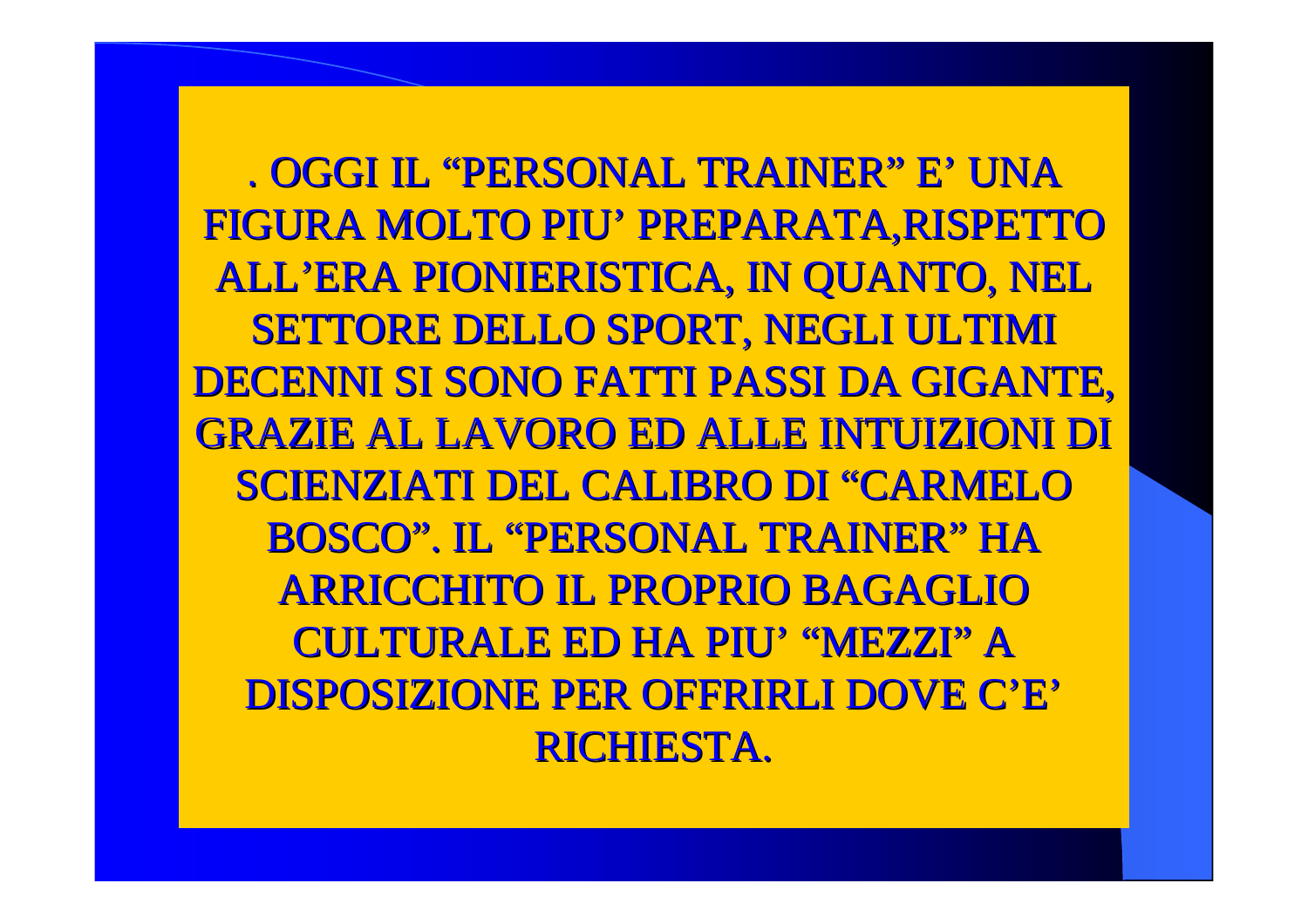### *PERSONAL TRAINER PERSONAL TRAINER*

- OFFERTA DI UN PRODOTTO E SERVIZIO…..WELLNESS & FITNESS-MERCATO…...TARGET -DOMANDA…..WELLNESS & FITNESS-NECESSITA'…DELL'OPERATORE-VISIBILITA'….PIANIFICAZIONE …..MARKETING….STRATEGIE…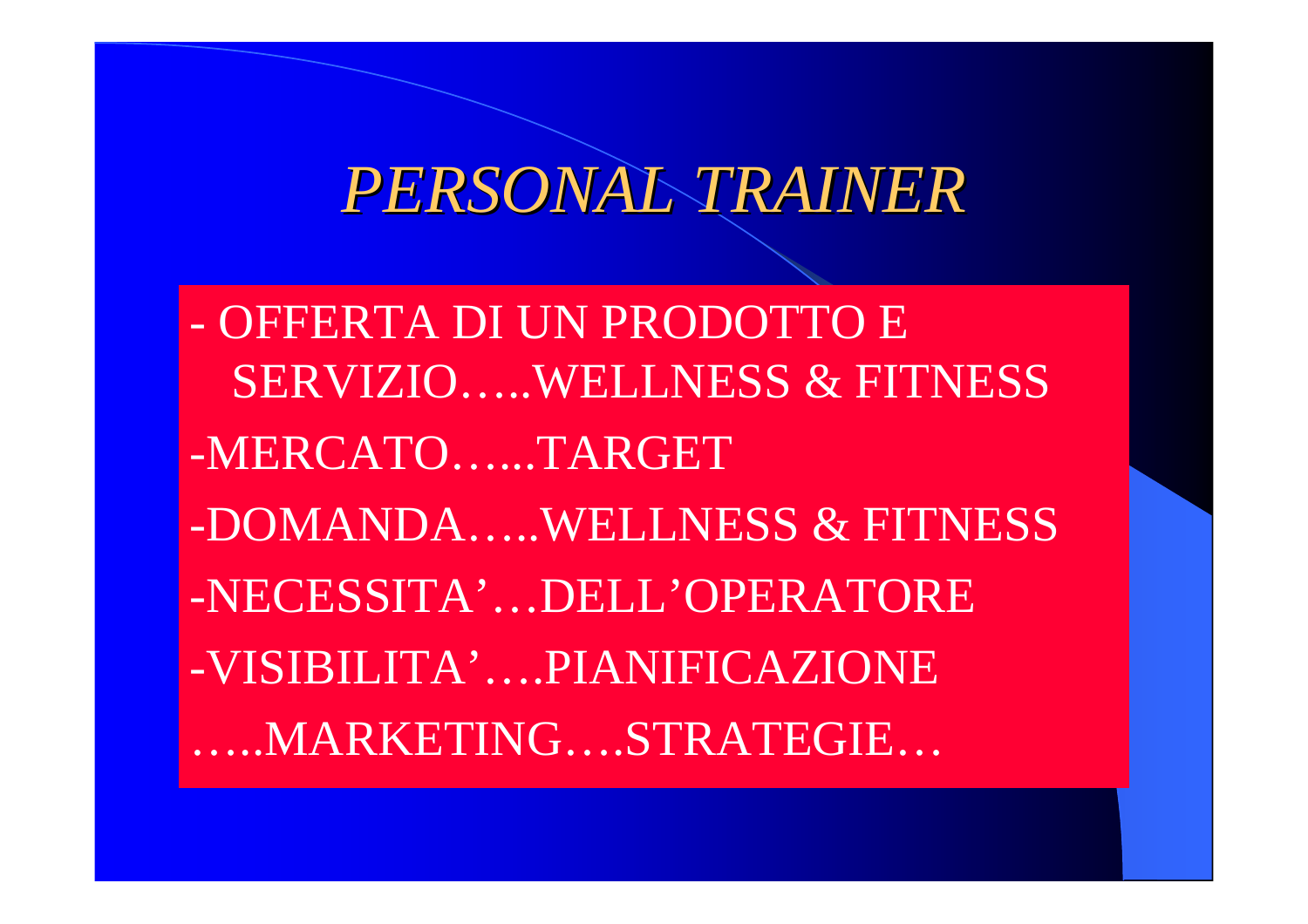### *DOMANDA DI SPORT DOMANDA DI SPORT*

• ESISTONO 2 TIPOLOGIE DI DOMANDA SPORTIVA: z 1) DOMANDA REALE (QUELLA CHE SI GIA' ESPRESSA) 2) DOMANDA POTENZIALE (QUELLA DEVE ANCORA ESPRIMERSI)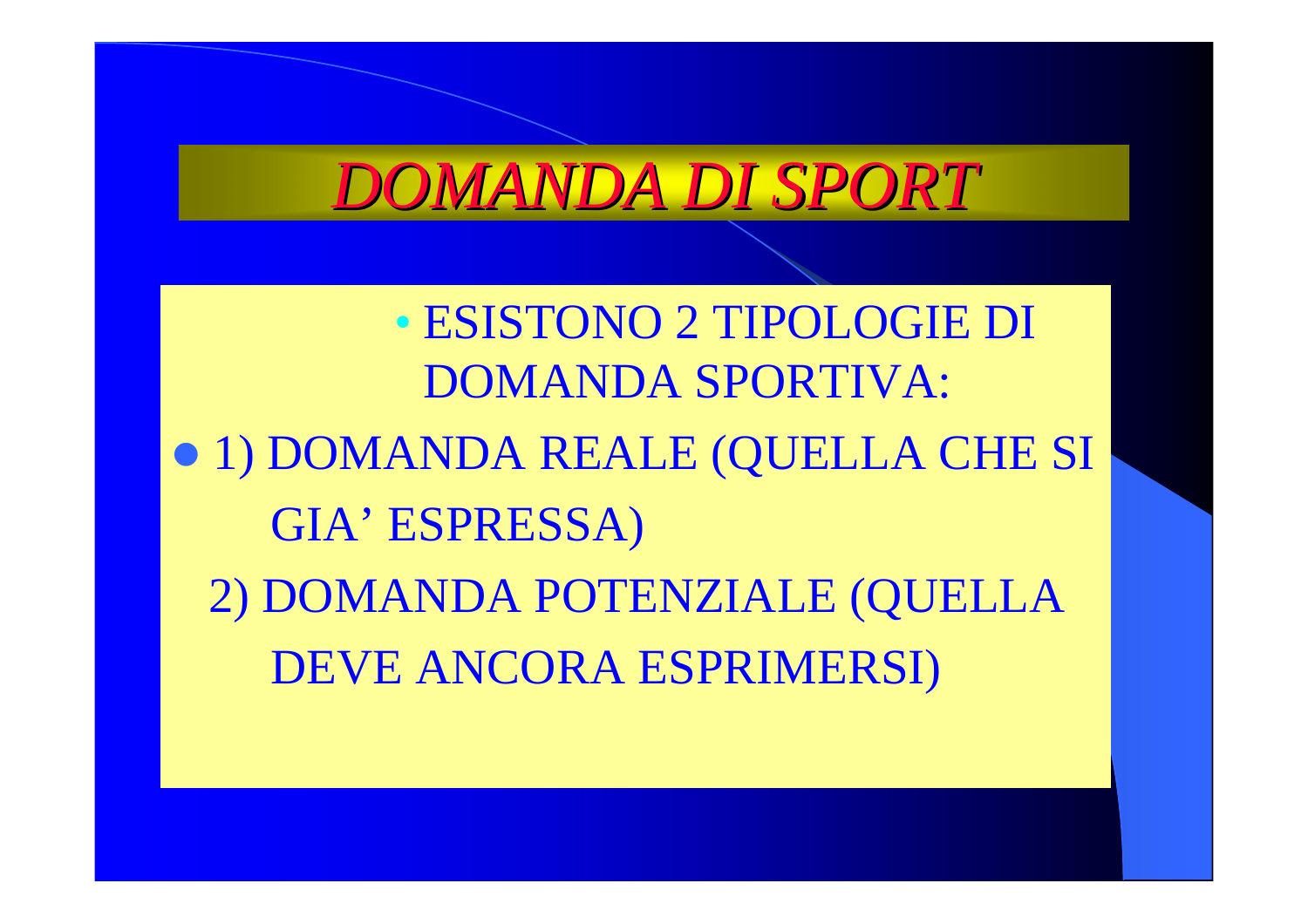-LA DOMANDA REALE E' RAPPRESENTATA DA TUTTI I CLIENTI CHE GIA' PRATICANO ED USUFRUISCONO DEL SERVIZIO. ED USUFRUISCONO DEL SERVIZIO.

-LA DOMANDA POTENZIALE E' RAPPRESENTATA , INVECE, DA QUELLI CHE RAPPRESENTATA , INVECE, DA QUELLI CHE SONO APPASSIONATI DI SPORT E CHE POTREBBERO ESSERE ATTRATTI POTREBBERO ESSERE ATTRATTI PARTICOLARMENTE DALLA TIPOLOGIA DEL PARTICOLARMENTE DALLA TIPOLOGIA DEL "SERVIZIO" E DA QUELLI CHE NON SONO INTERESSATI ALLO SPORT(MA CHE NE HANNO BISOGNO) E CHE NON CONOSCONO I HANNO BISOGNO) E CHE NON CONOSCONO I BENEFICI E L'EFFICACIA DEL "SERVIZIO".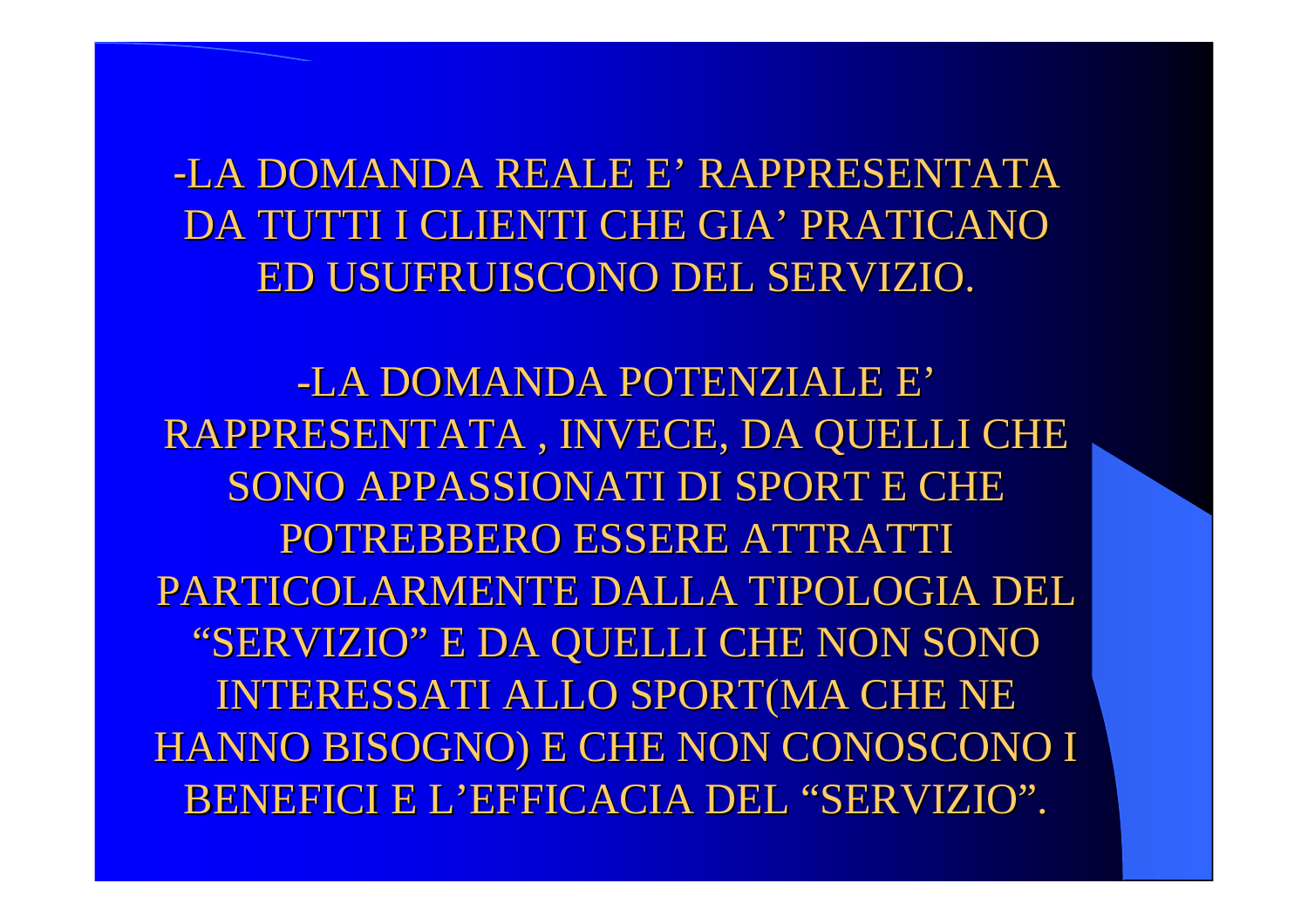### *DOMANDA DI SPORT DOMANDA DI SPORT*

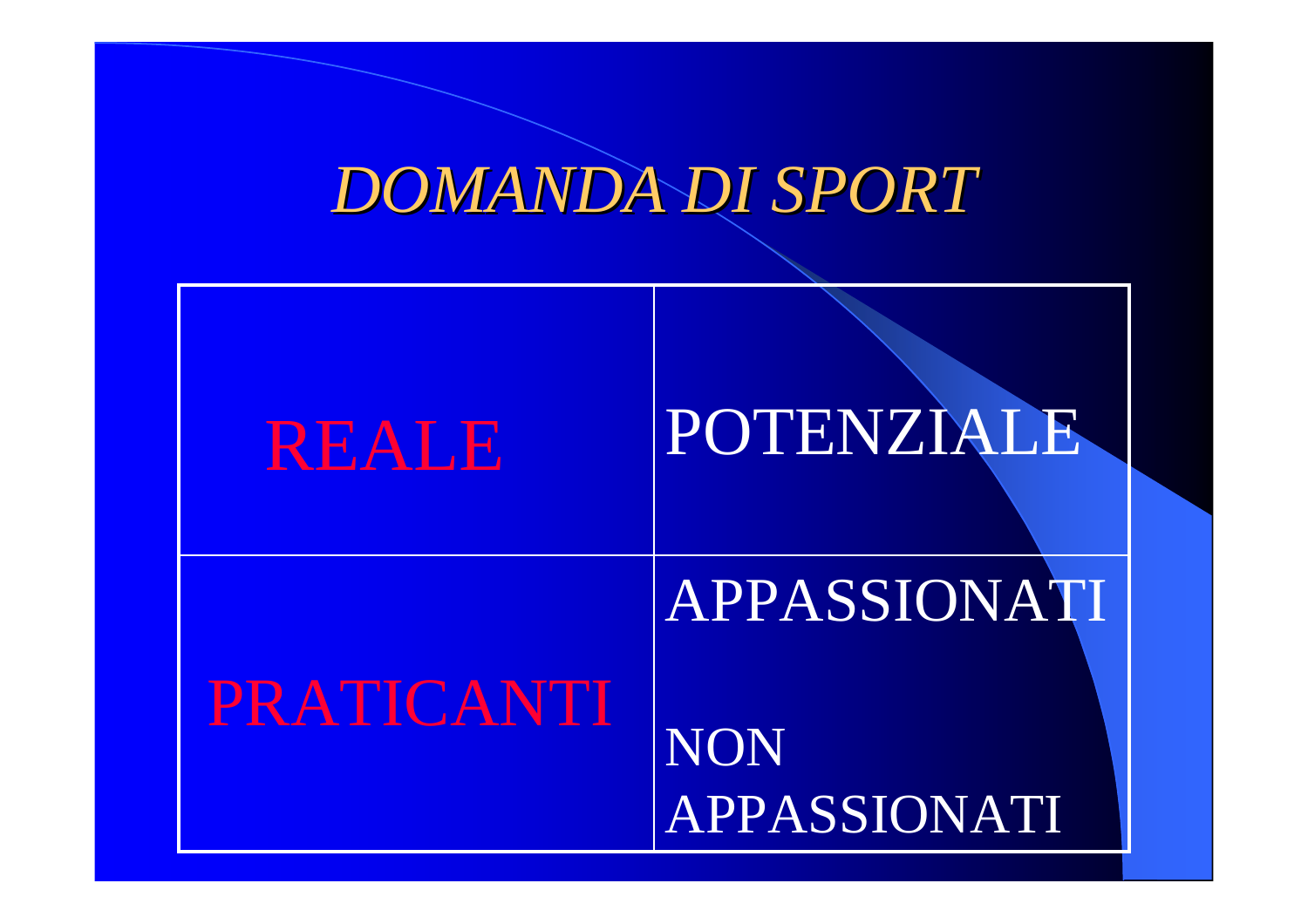# NECESSITA': MARKETING

2 TIPOLOGIE DI **MARKETING:** -MARKETING "OUT" -MARKETING "IN"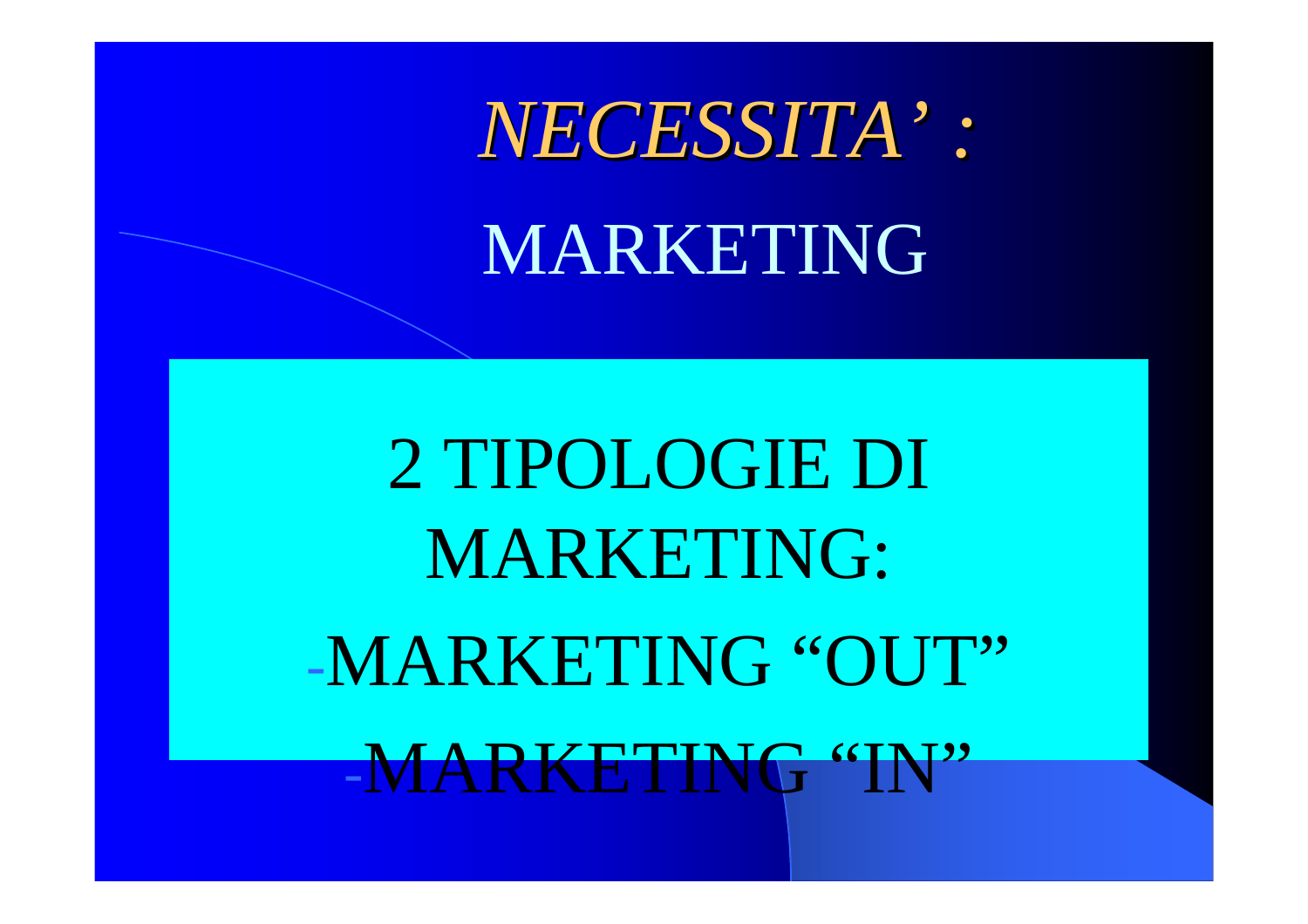*MARKETING MARKETING "OUT "*

**• STRATEGIE DI MARKETING.** 

**• SI POSSONO INDIVIDUARE 2 LIVELLI** STRATEGICI :

-STRATEGIA GENERALE

-STRATEGIA SPECIFICA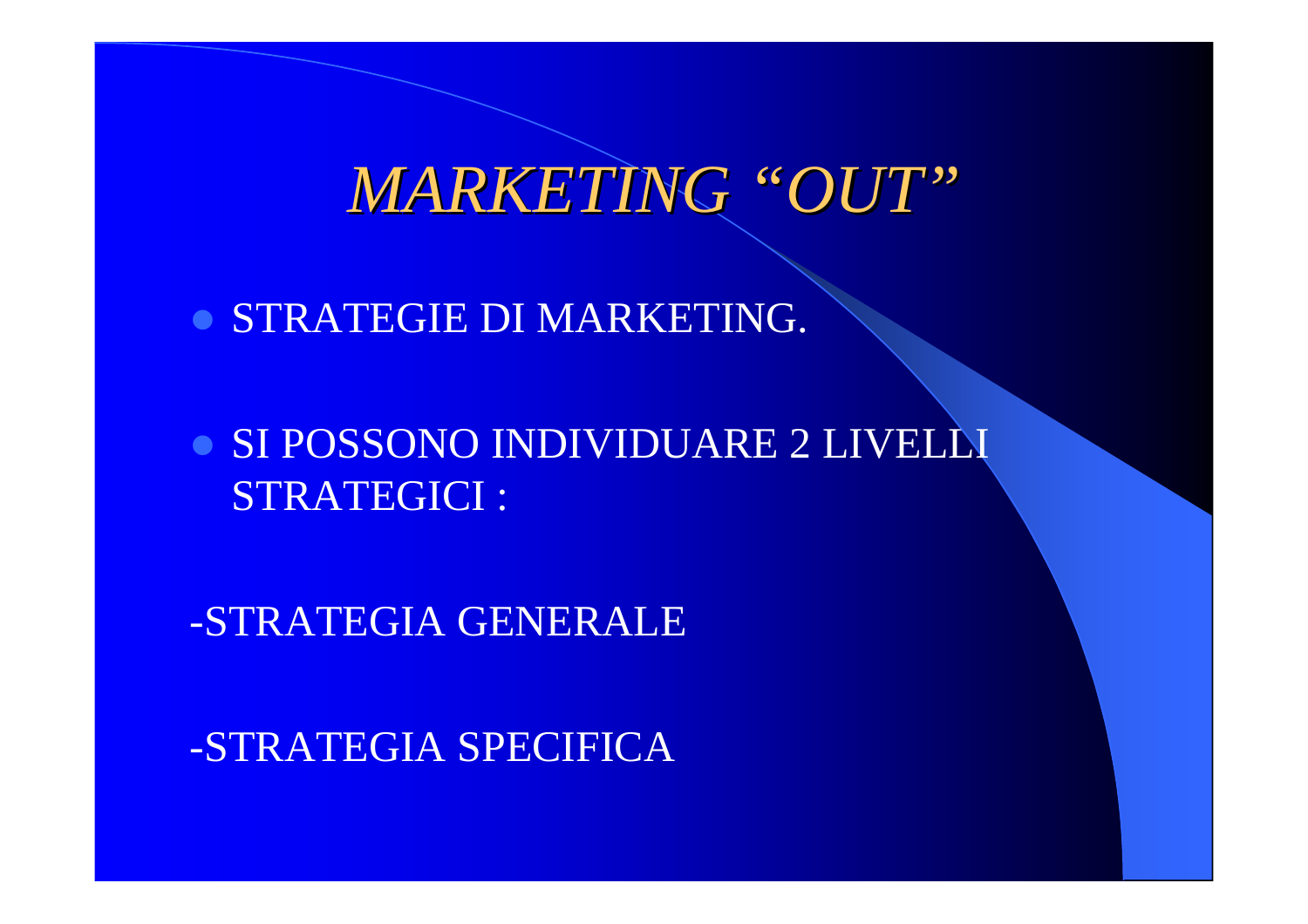**-***LA STRATEGIA GENERALE DI LA STRATEGIA GENERALE DI MARKETING SI RIFERISCE ALLA MARKETING SI RIFERISCE ALLA SCELTA DI SCELTA DI "DOVER COMPETERE DOVER COMPETERE", NELL'AMBITO DELLE SPECIFICITA AMBITO DELLE SPECIFICITA' APPLICATIVE, IN BASE ALLA PROPRIA APPLICATIVE, IN BASE ALLA PROPRIA FORMAZIONE CULTURALE. FORMAZIONE CULTURALE.*

*-LA STRATEGIA SPECIFICA DI LA STRATEGIA SPECIFICA DI MARKETING SI RIFERISCE ALLA MARKETING SI RIFERISCE ALLA SCELTA DEI SEGMENTI DI MERCATO SCELTA DEI SEGMENTI DI MERCATO (TARGET DI MERCATO) A CUI CI SI (TARGET DI MERCATO) A CUI CI SI VUOLE PRINCIPALMENTE RIVOLGERE VUOLE PRINCIPALMENTE RIVOLGERE*  **E DELL'OFFERTA CHE SI VUOLE** *PROPORRE. PROPORRE.*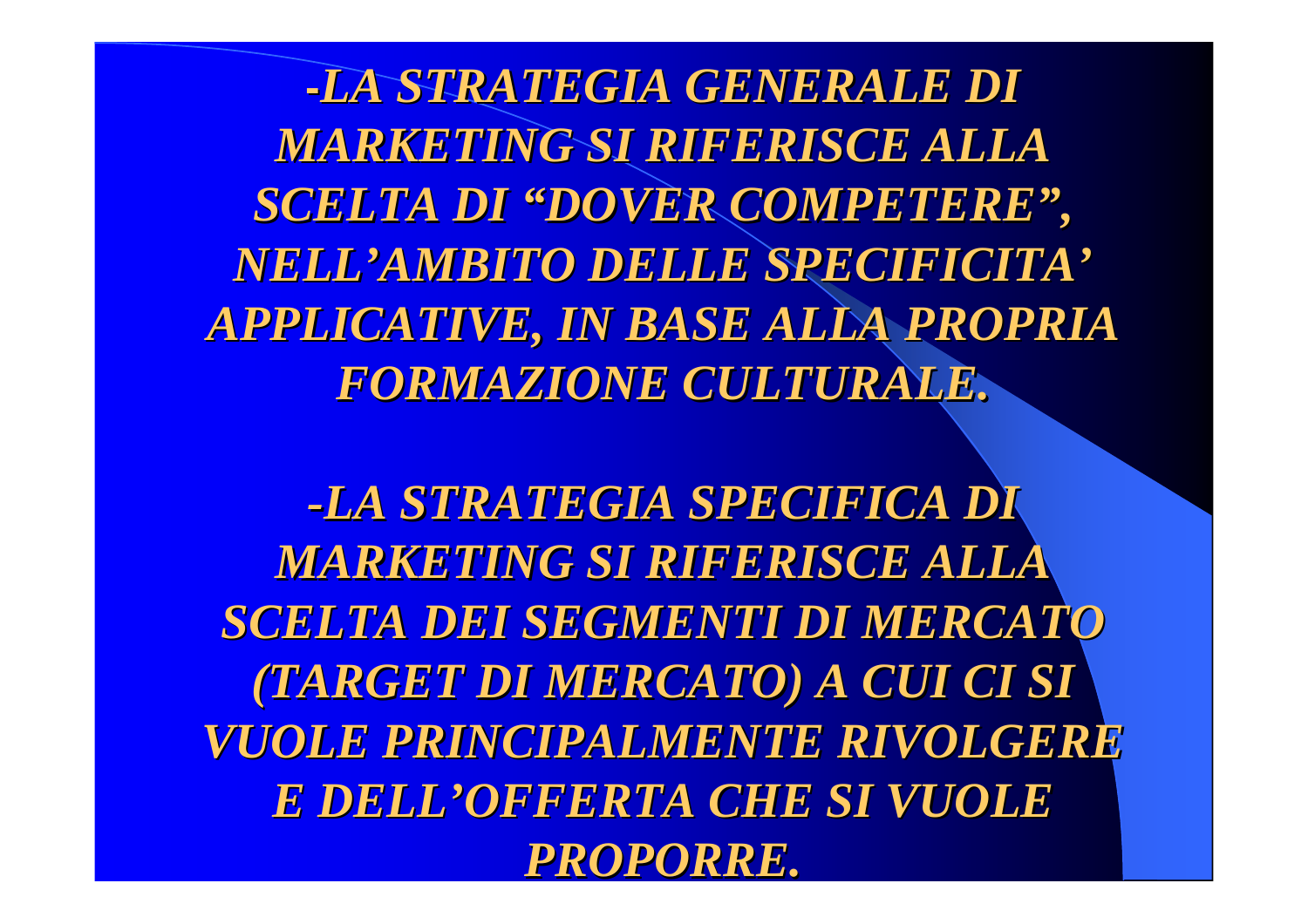*STRATEGIA GENERALE DI STRATEGIA GENERALE DI MARKETING MARKETING*

DEFINISCE IN QUALE "AMBITO SPORTIVO" (FITNESS, CALCIO,TENNIS, ETC.) E GEOGRAFICO SI VUOLE OPERARE ( ZONE)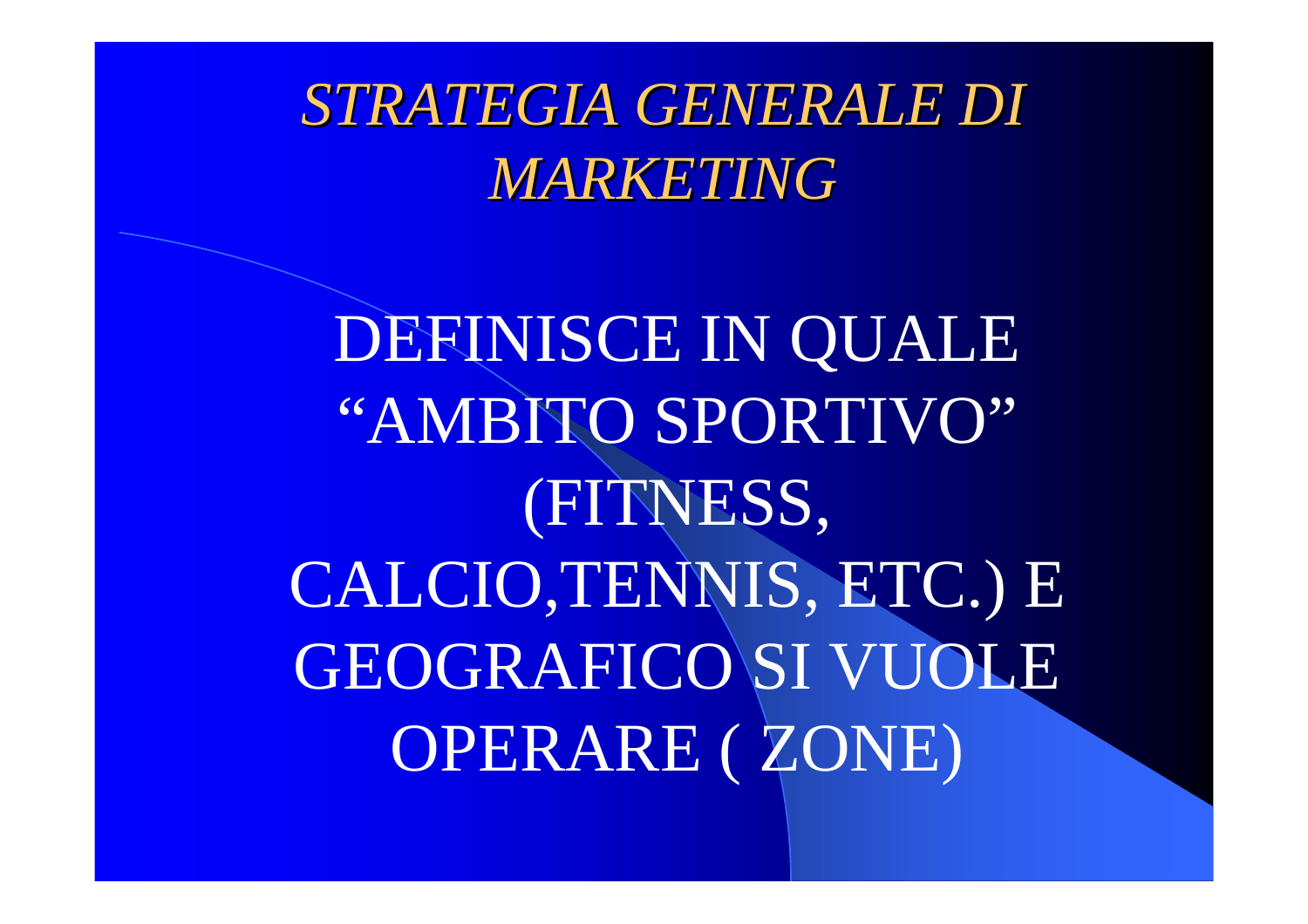*STRATEGIA SPECIFICA DI STRATEGIA SPECIFICA DI MARKETING MARKETING*

DEFINISCE, PARTENDO DALLA SCELTA PRECEDENTE, I SEGMENTI A CUI RIVOLGERSI E CON QUALE TIPO DI OFFERTA (MARKETING MIX)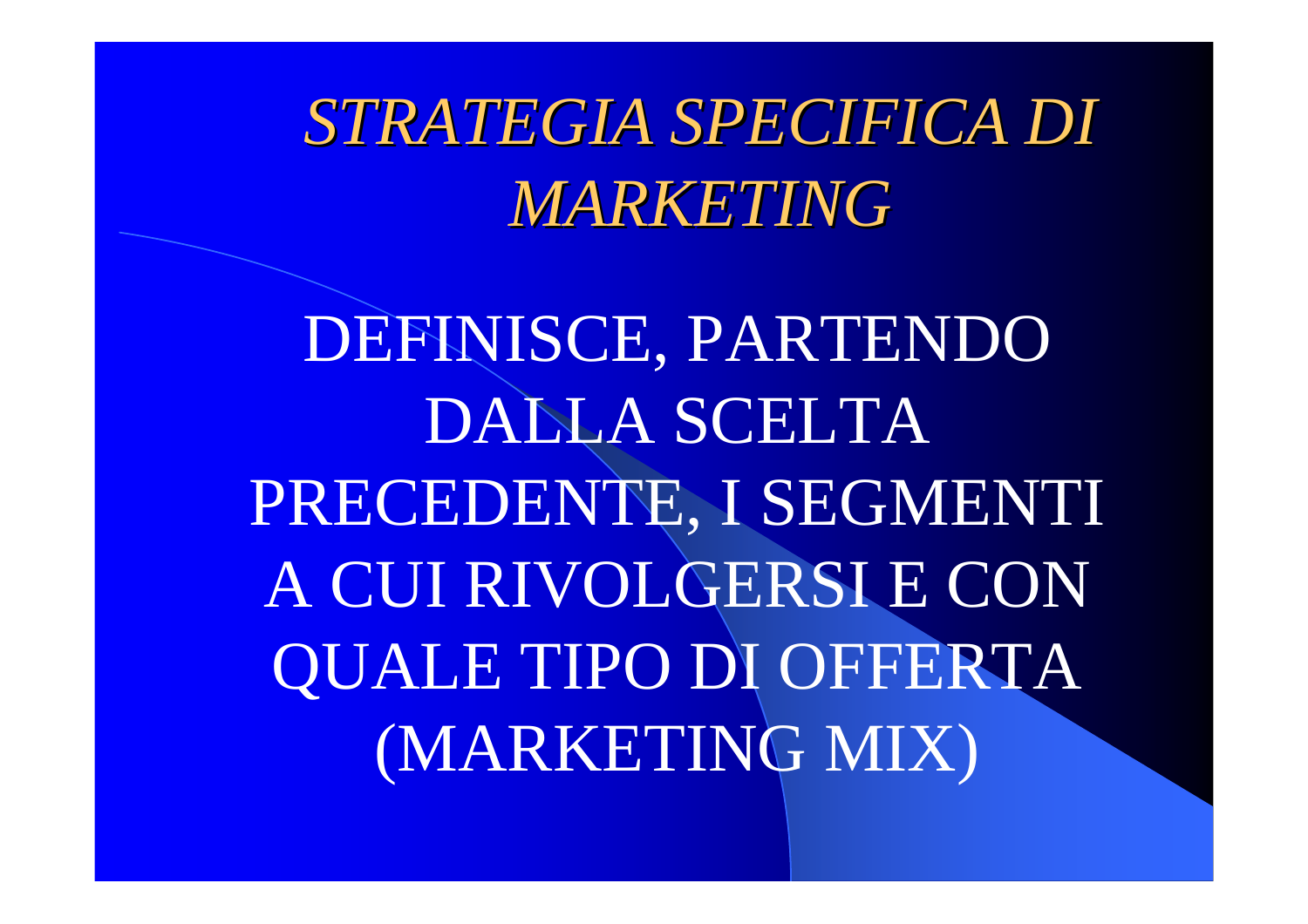### *LE STRATEGIE DI LE STRATEGIE DI MARKETING MARKETING*

| GENERALE    | <b>SPECIFICA</b>       | OFFERTA TARGET |    |
|-------------|------------------------|----------------|----|
| <b>AREA</b> | <b>INDIFFERENZIATA</b> | 66             | 66 |
| ATTIVITA'   | <b>DIFFERENZIATA</b>   | 66             | 66 |
|             | <b>CONCENTRATA</b>     | 66             | 66 |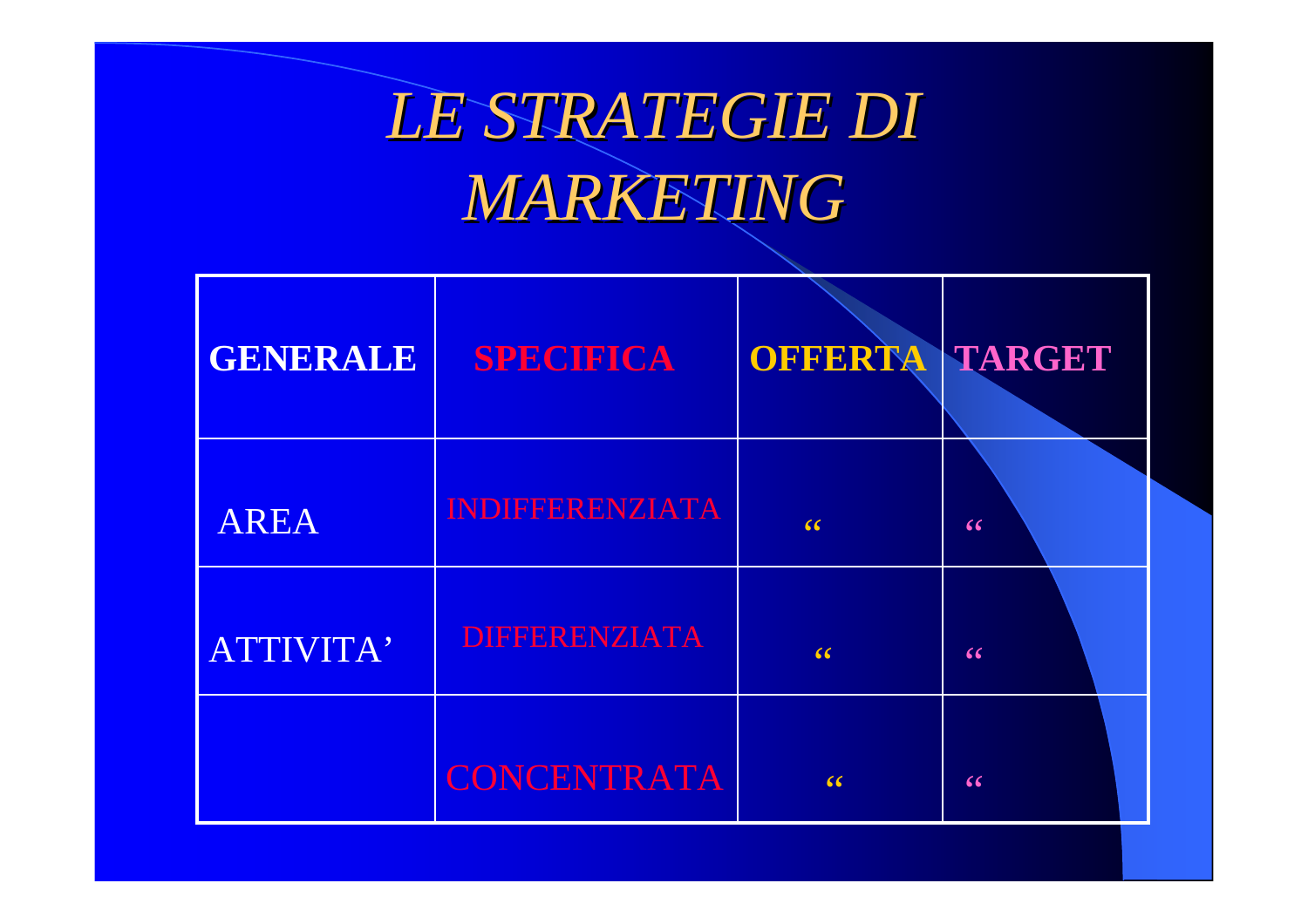*NELLO SCEGLIERE LA STRATEGIA SPECIFICA DA NELLO SCEGLIERE LA STRATEGIA SPECIFICA DA ATTUARE SI HANNO A DISPOSIZIONE 3 ALTERNATIVE: ATTUARE SI HANNO A DISPOSIZIONE 3 ALTERNATIVE:*

*-STRATEGIA INDIFFERENZIATA: SI CERCA DI STRATEGIA INDIFFERENZIATA: SI CERCA DI RAGGIUNGERE TUTTI I SEGMENTI CON LA STESSA RAGGIUNGERE TUTTI I SEGMENTI CON LA STESSA TIPOLOGIA DI OFFERTA (UN PRODOTTO PER TUTTI): TIPOLOGIA DI OFFERTA (UN PRODOTTO PER TUTTI): WELLNESS WELLNESS*

*-STRATEGIA DIFFERENZIATA: SI CERCA DI STRATEGIA DIFFERENZIATA: SI CERCA DI RAGGIUNGERE TUTTI, O QUASI, I VARI SEGMENTI MA RAGGIUNGERE TUTTI, O QUASI, I VARI SEGMENTI MA CON TIPOLOGIE DI OFFERTA DIFFERENZIATE A CON TIPOLOGIE DI OFFERTA DIFFERENZIATE A SECONDA DEI TARGET AI QUALI CI SI RIVOLGE ( UN SECONDA DEI TARGET AI QUALI CI SI RIVOLGE ( UN PRODOTTO DIFFERENTE PER OGNI TARGET) : PRODOTTO DIFFERENTE PER OGNI TARGET) : DIMAGIMENTO, POSTURA, EFFICIENZA. DIMAGIMENTO, POSTURA, EFFICIENZA.*

*-STRATEGIA CONCENTRATA: SI CERCA DI RAGGIUNGERE STRATEGIA CONCENTRATA: SI CERCA DI RAGGIUNGERE UN SOLO SEGMENTO E SU DI ESSO SI CONCENTRANO LE UN SOLO SEGMENTO E SU DI ESSO SI CONCENTRANO LE FORZE (UN PRODOTTO PER TARGET): DIMAGRIMENTO FORZE (UN PRODOTTO PER TARGET): DIMAGRIMENTO*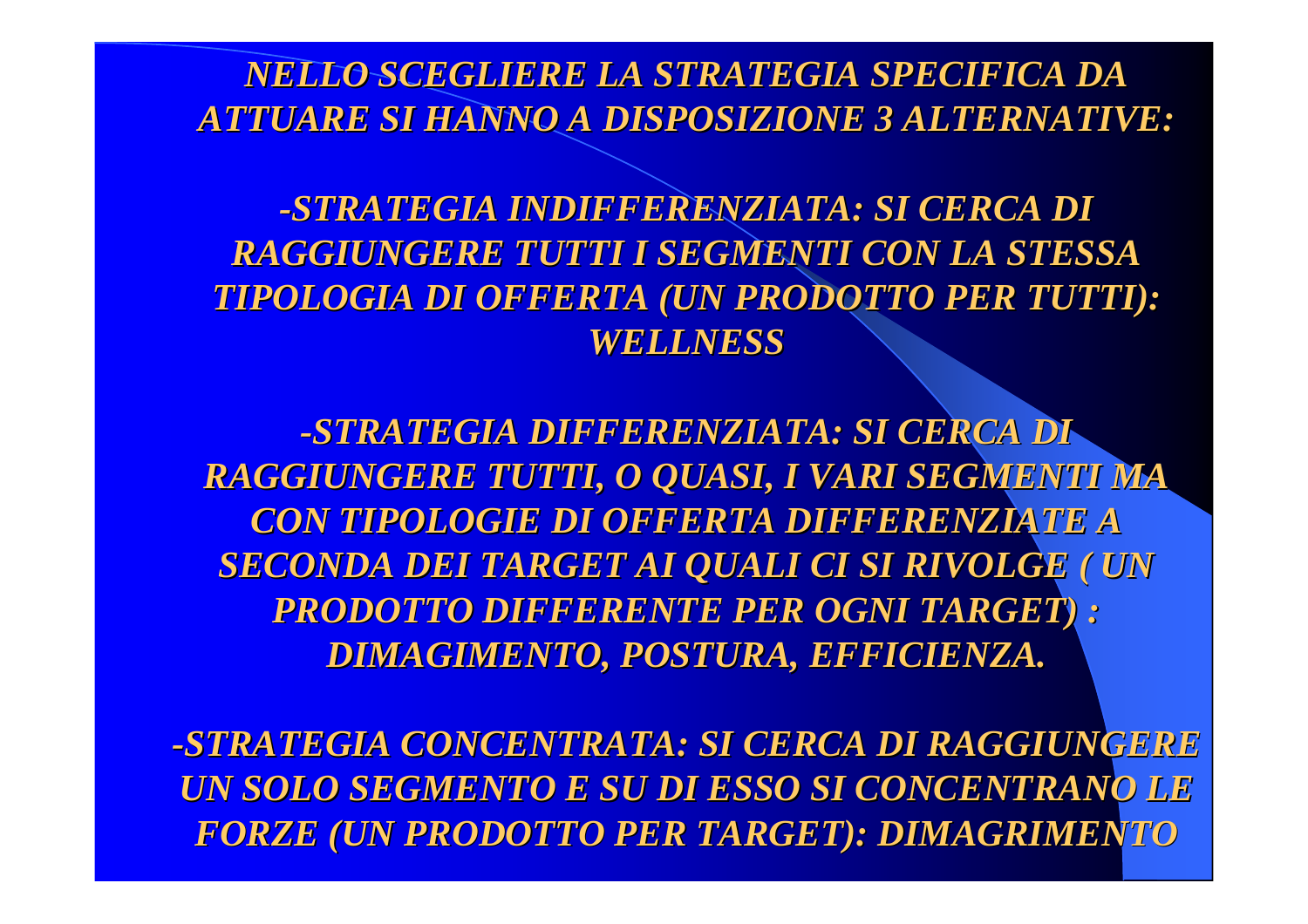*TUTTO IL LAVORO TUTTO IL LAVORO EFFETTUATO FIN AD EFFETTUATO FIN AD*   $ORA$   $RENDERA$   $^{\prime}$ *VISIBILE LA PROPRIA VISIBILE LA PROPRIA IMMAGINE SUL IMMAGINE SUL MERCATO MERCATO*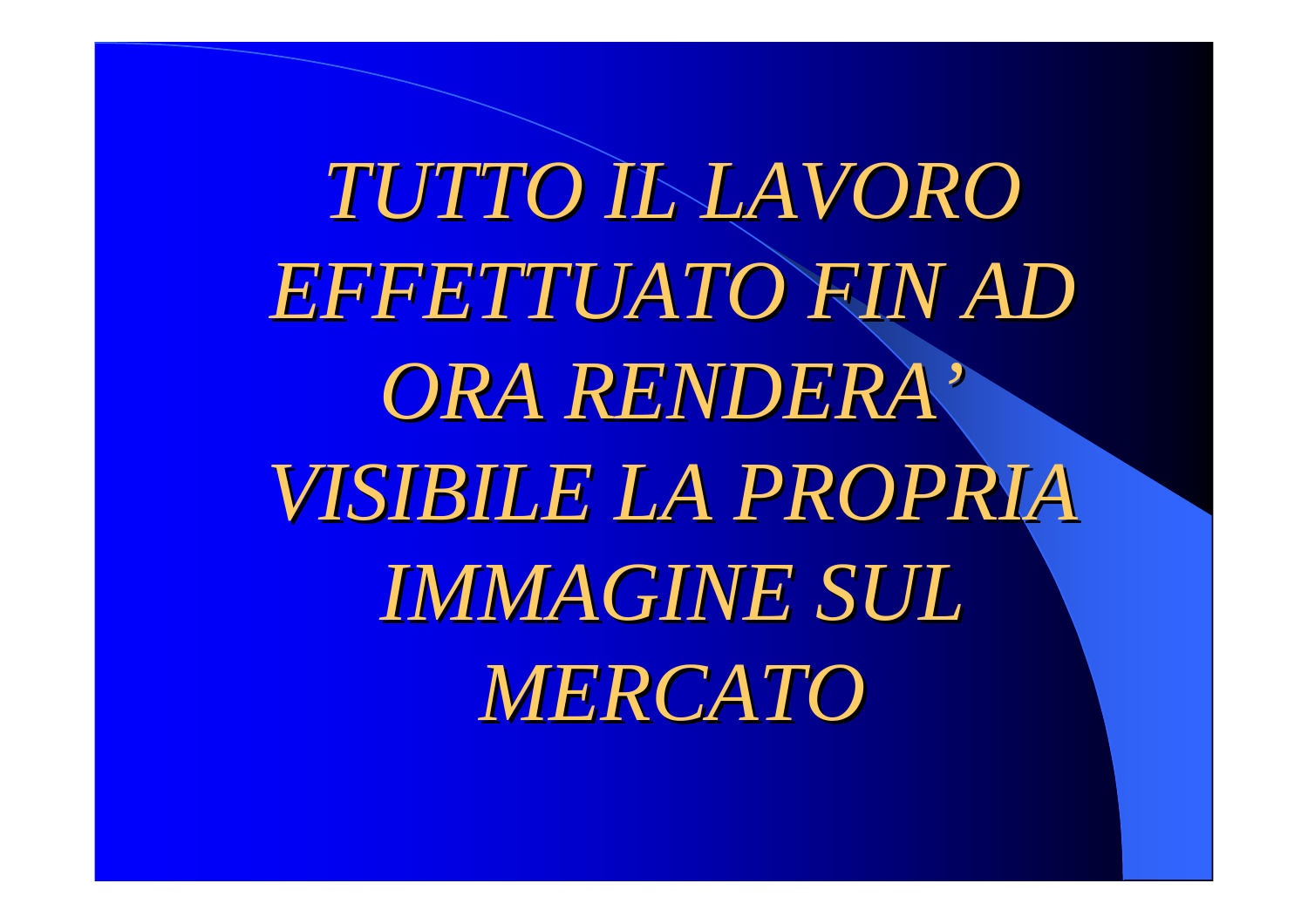## *MARKETING MARKETING "IN "*

*FINALITA': FIDELIZZAZIONE DEL CLIENTE -LA FIDELIZZAZIONE COMPORTA UN AUMENTO DELLE PROPRIE POTENZIALITA'(ACQUISIZIONE NUOVI CLIENTI PER EFFETTO DEL PASSAPAROLA "POSITIVO")*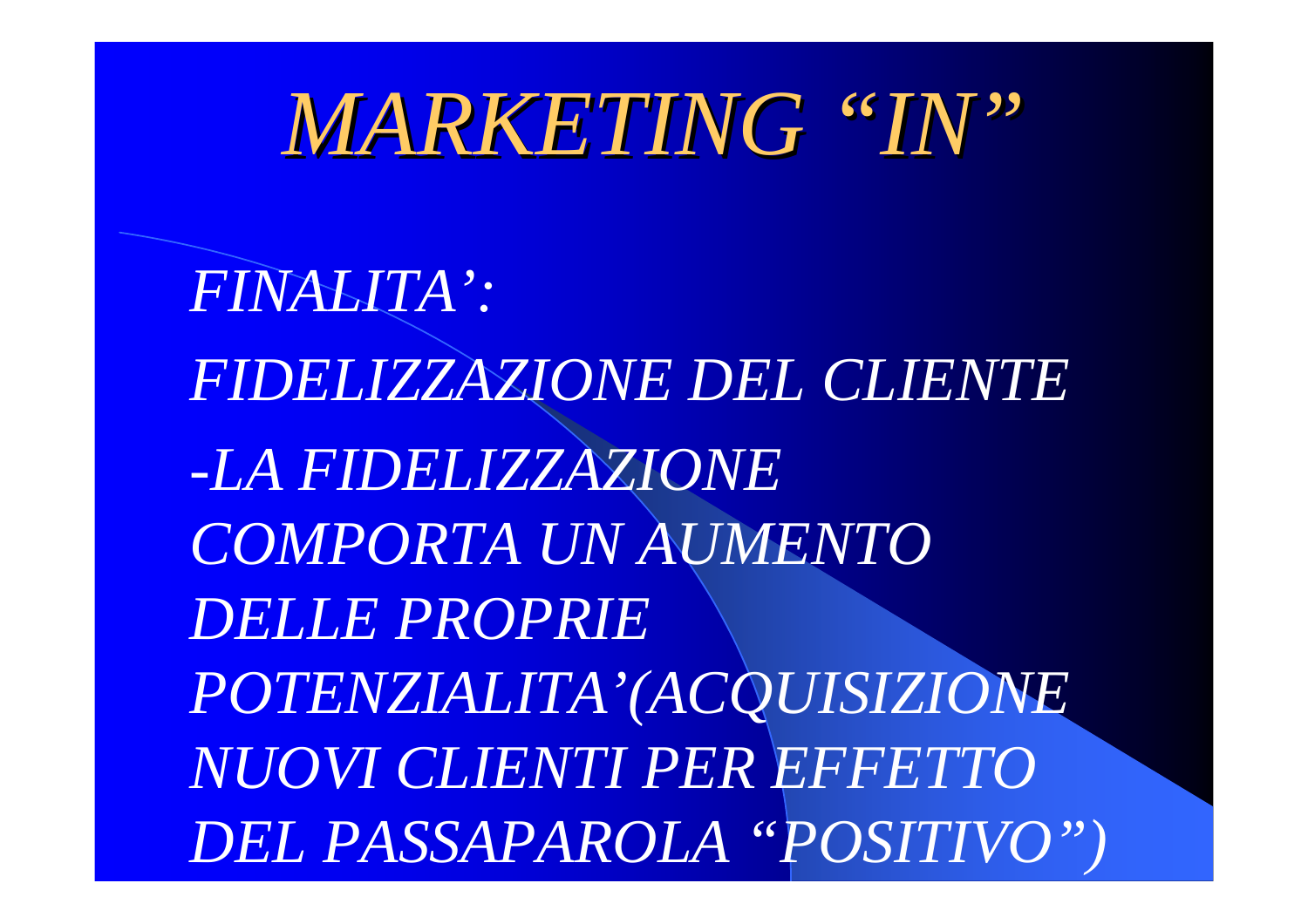#### *IL CIRCOLO VIRTUOSO DEL "SELF MARKETING "*

| +CAPACITA'<br><b>PROFESSIONALE</b> | +INCREMENTO<br>POTENZIALITA'<br><b>PERSONALI</b>                              | +PARTECIPAZIONE<br><b>AL MERCATO</b> |
|------------------------------------|-------------------------------------------------------------------------------|--------------------------------------|
| +INTROITI                          | +ATTENZIONE DEL<br>PUBBLICO.<br>+IMMAGINE.<br>+INVESTIMENTI<br>PROFESSIONALI. | +SUCCESSO<br><b>INSUCCESSO</b>       |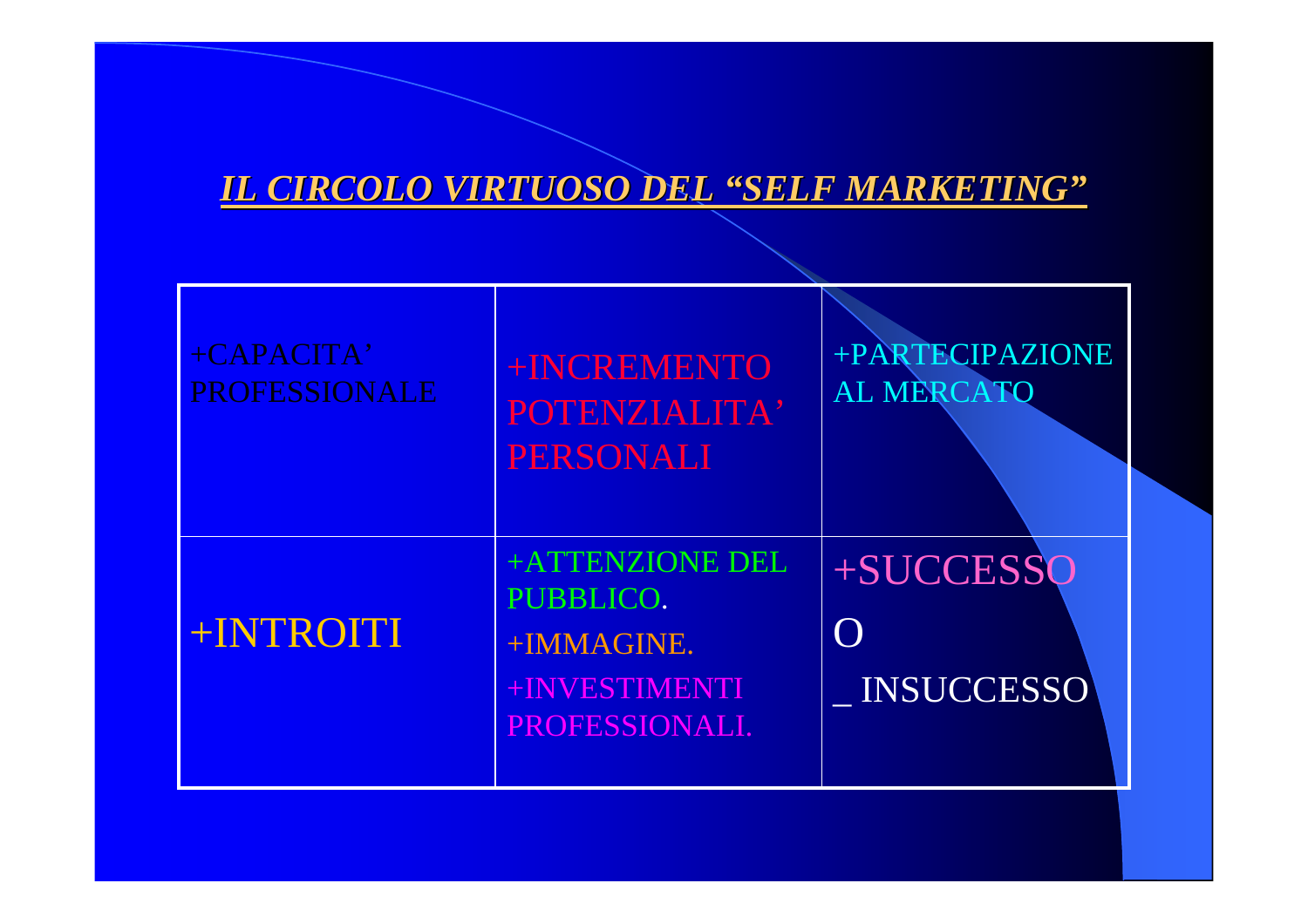### L'APPROCCIO CON IL **CLIENTE**

# "ALCUNI CONSIGLI"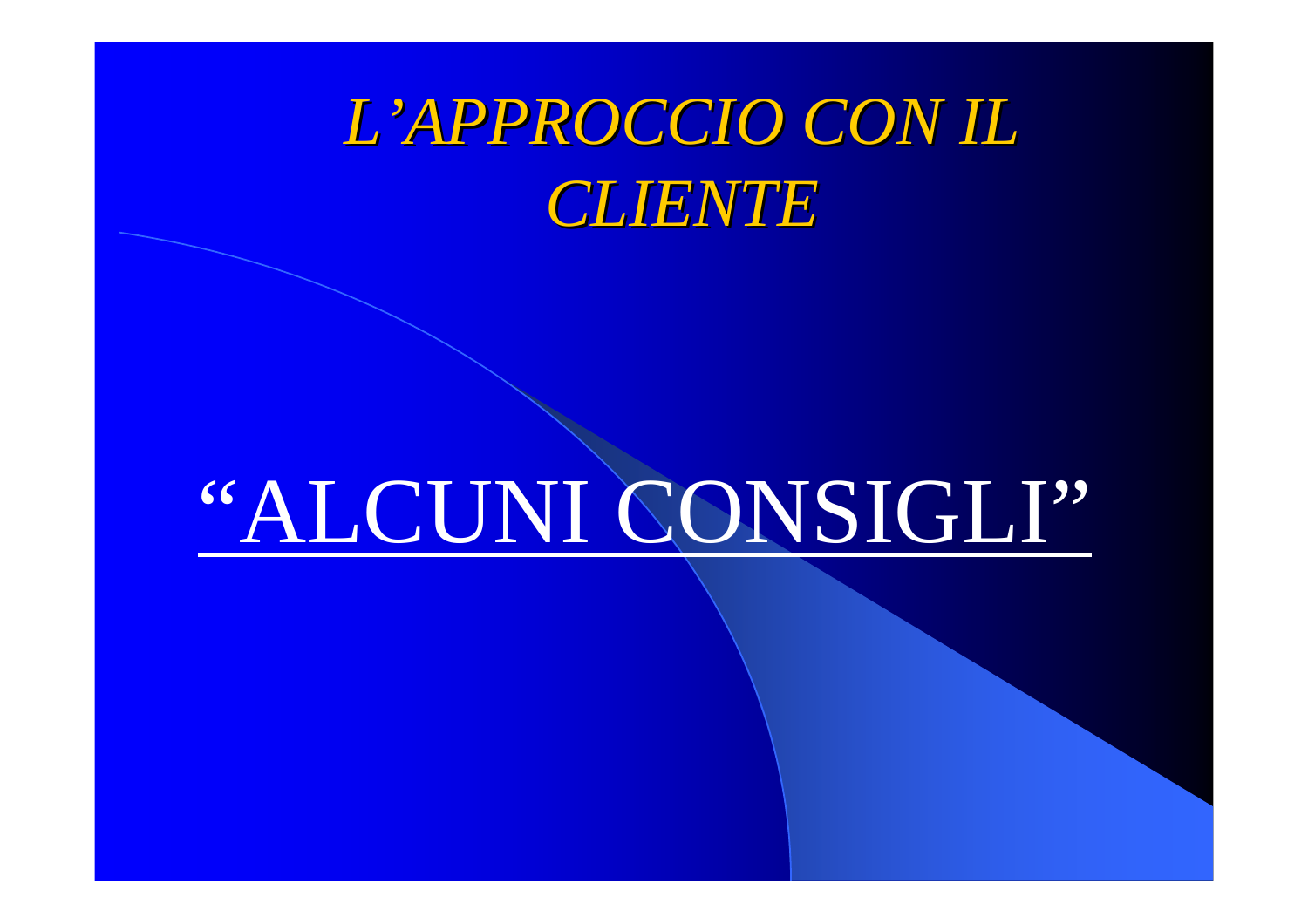-ATTENZIONE ALL'ATTEGGIAMENTO COMPORTAMENTALE DEL CLIENTE -L'IMPORTANZA DELL'ASPETTO CARATTERIALE E PSICOLOGICO DEL CARATTERIALE E PSICOLOGICO DEL **CLIENTE** -ATTENZIONE VERSO LE SUE NECESSITA' -ATTENZIONE AI "FEEDBACK" CHE ARRIVANO DAL CLIENTE -PERCEZIONE DELLA SODDISFAZIONE DEL CLIENTE A FINE SEDUTA -DEFINIRE GLI OBIETTIVI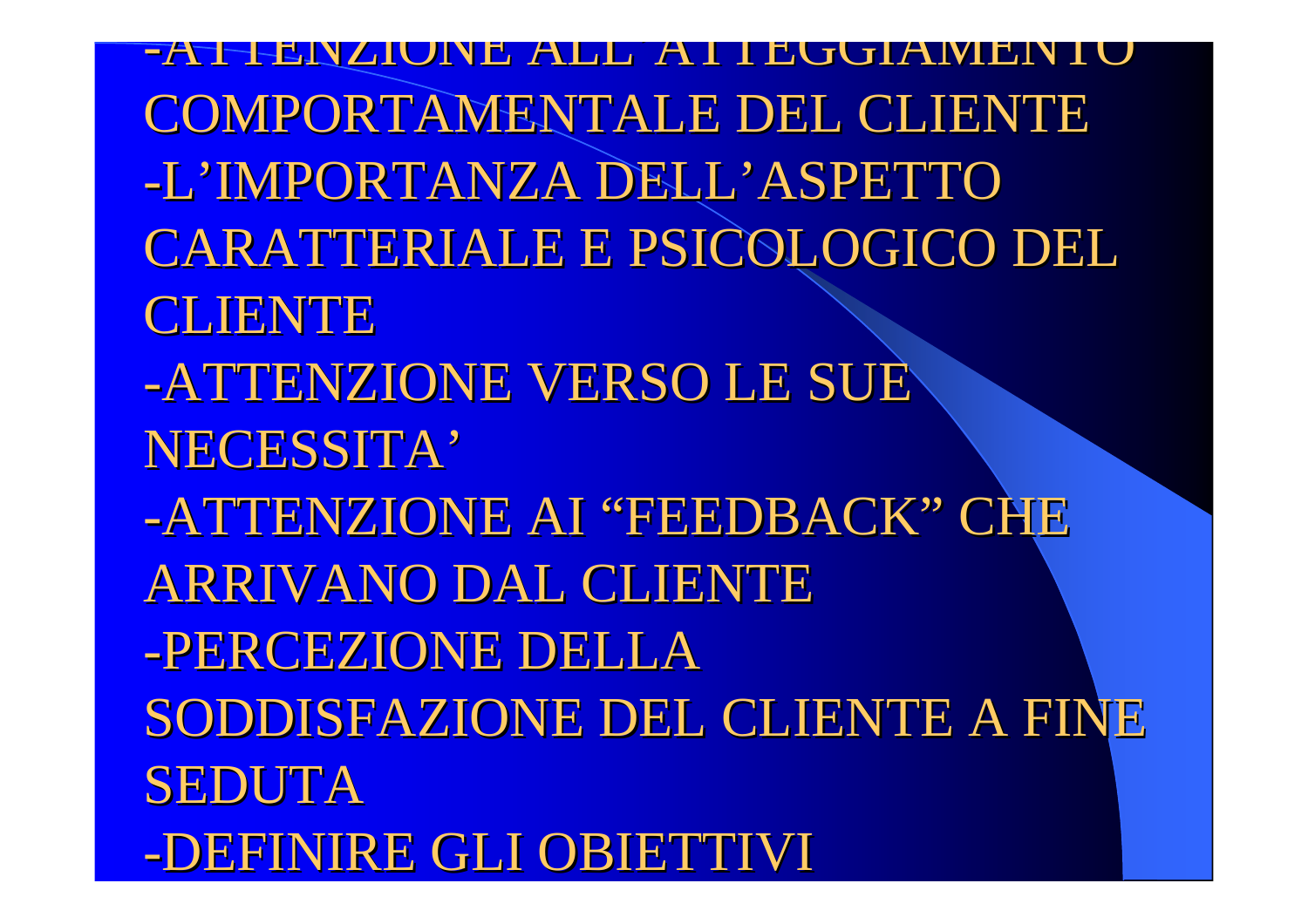-L'IMPORTANZA DI AVERE DEI DATI PER VERIFICHE INTERMEDIE -AGENDA DI ALLENAMENTO -PUNTUALITA' -NON PARLARE MAI DI SE STESSI -PROPRIETA' DI LINGUAGGIO -ABBIGLIAMENTO ADEGUATO -IGIENE PERSONALE CURATA -ASPETTO CURATO -INTERVENTI SOLO NELL'AMBITO DELLE PROPRIE COMPETENZE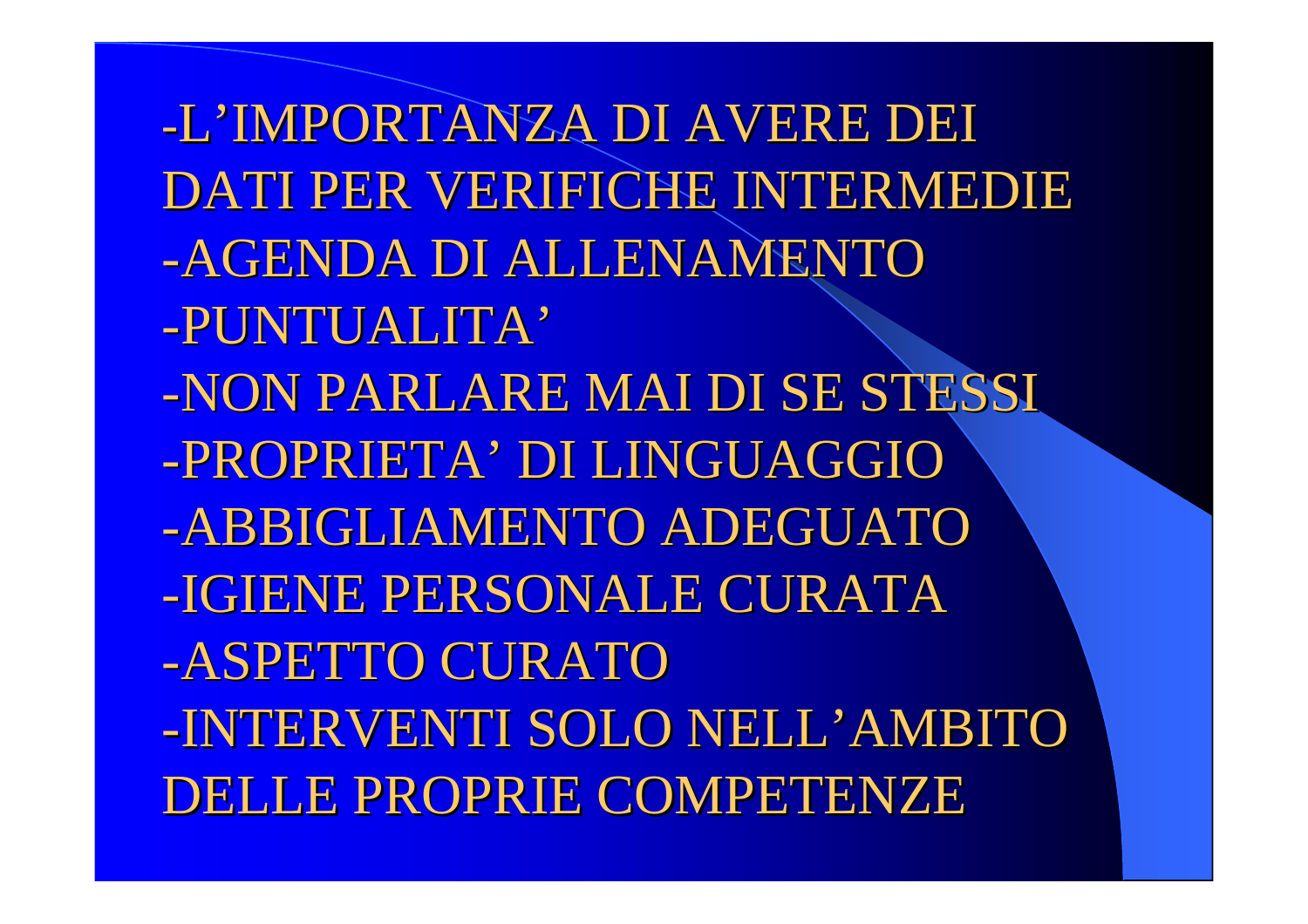### DEEINIZIONE DEGLI OBIETTIVI

-DEVONO ESSERE DEFINITI CHIARAMENTE PERCHE' OGNUNO SAPPIA QUALE E' IL PUNTO DI ARRIVO

-A QUESTO PROPOSITO CHI DEFINISCE GLI OBJETTIVI DOVREBBE SAPER PROPORRE **OBIETTIVI MOTIVANTI,CHE SIANO CIOE':** -SFIDANTI E RAGGIUNGIBILI, NE TROPPO **FACILI NE TROPPO DIFFICILI.** 

-DEFINITI INSIEME, IN MODO APPLICATIVO E **CHE RICHIEDANO L'IMPEGNO PERSONALE** PER IL RAGGIUNGIMENTO DEGLI STESSI.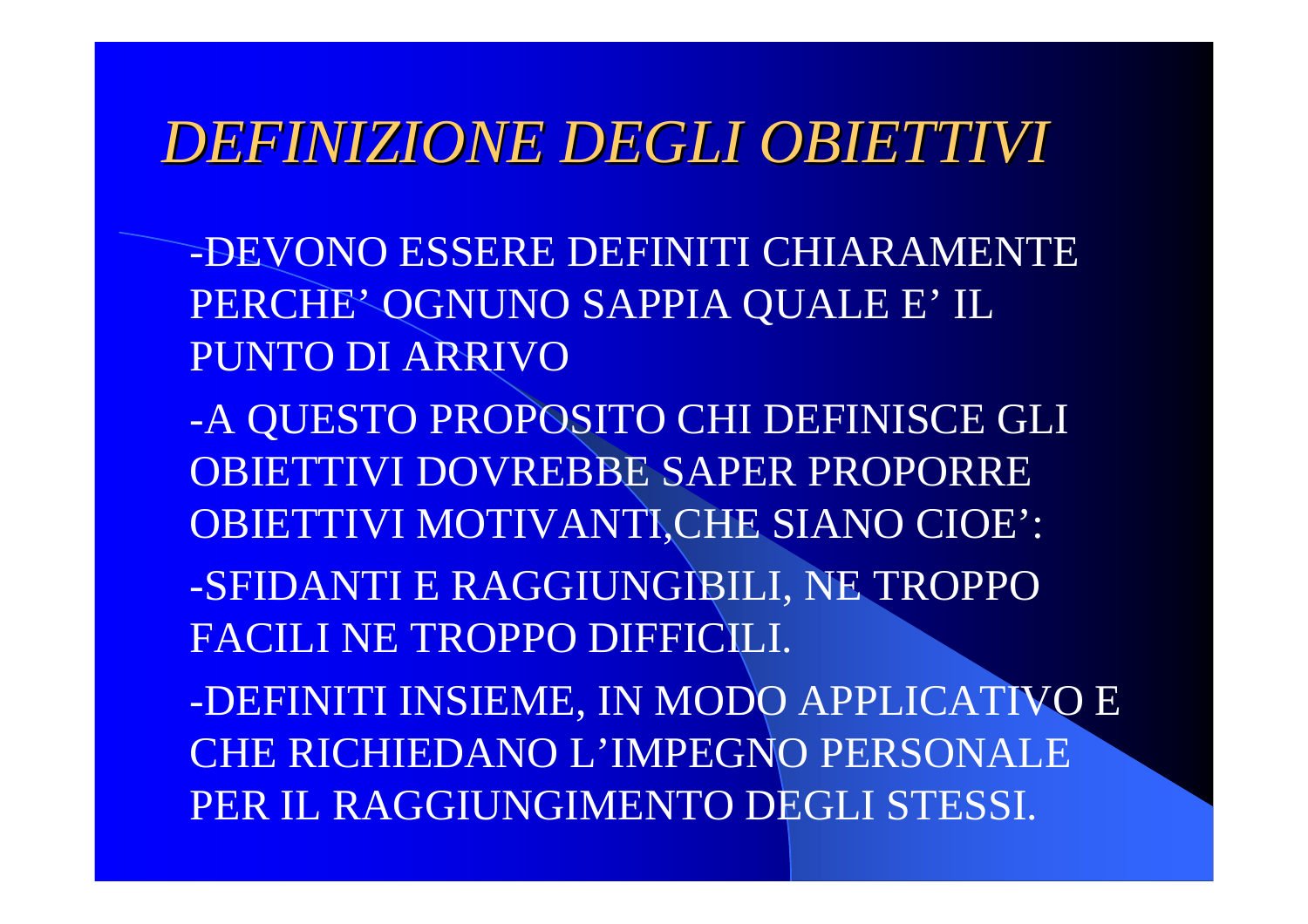*LA DEFINIZIONE DEGLI LA DEFINIZIONE DEGLI*  **OBIETTIVI, ESSENDO IL** *PUNTO DI PARTENZA, PUNTO DI PARTENZA, INFLUENZERA INFLUENZERA 'OVVIAMENTE TUTTE LE OVVIAMENTE TUTTE LE FASI SUCCESSIVE DI OGNI FASI SUCCESSIVE DI OGNI PROCESSO (STRATEGIE DEL PROCESSO (STRATEGIE DEL MODO)*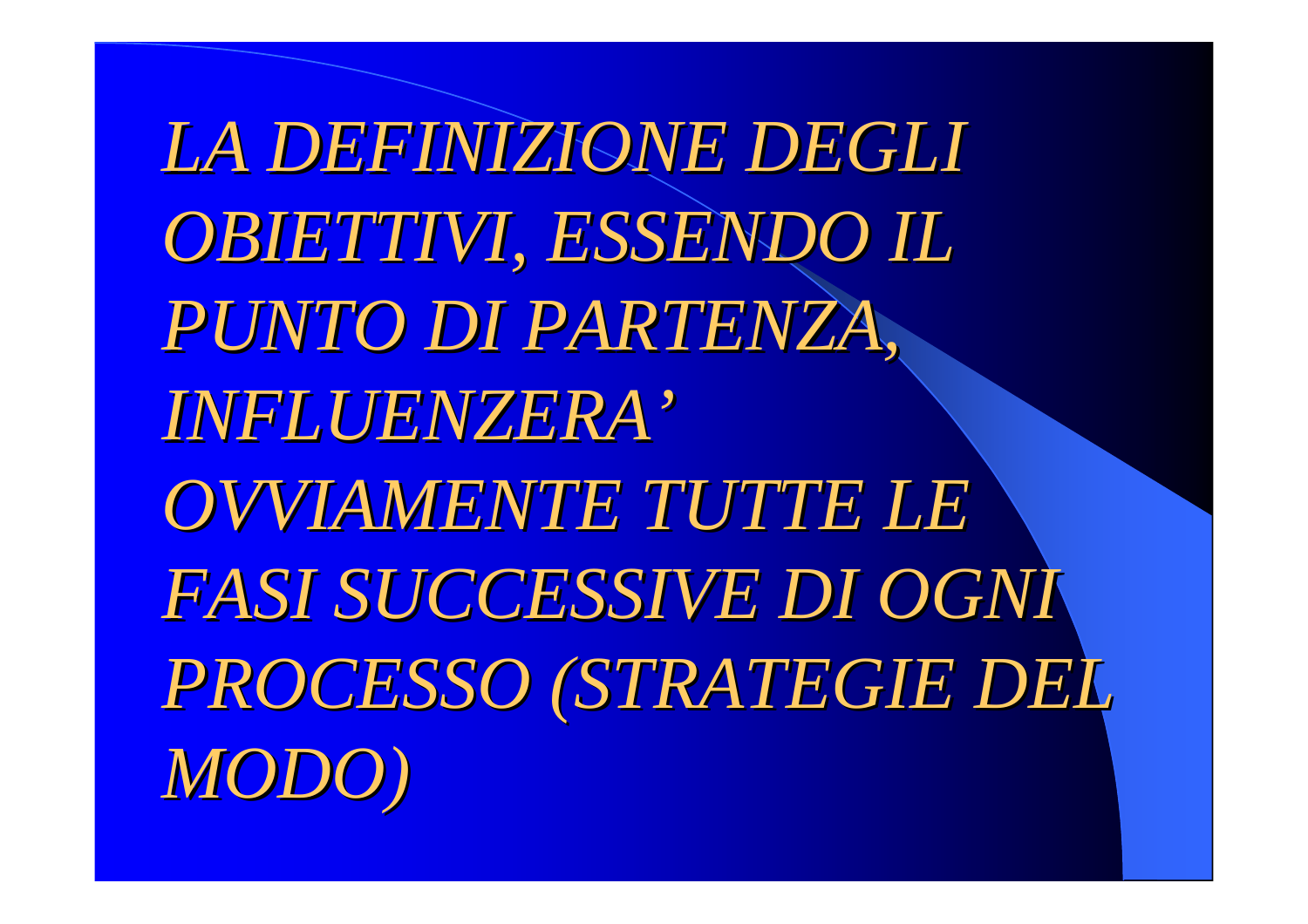*"FASE DI CONTROLLO FASE DI CONTROLLO"* -VARIE, INTERMEDIE E FINALE -RAPPRESENTA LA GIUSTA CONCLUSIONE DI UN PROCESSO (MACROCICLO, MESOCICLO, MICROCICLO) INIZIATO NELLA FASE DI PROGRAMMAZIONE-NELLA FASE DI CONTROLLO SI FARANNO ANALISI E VALUTAZIONI SULLO STATO DI EFFICIENZA DELLE ATTIVITA' SVOLTE, PRECEDENTEMENTE PROGRAMMATE.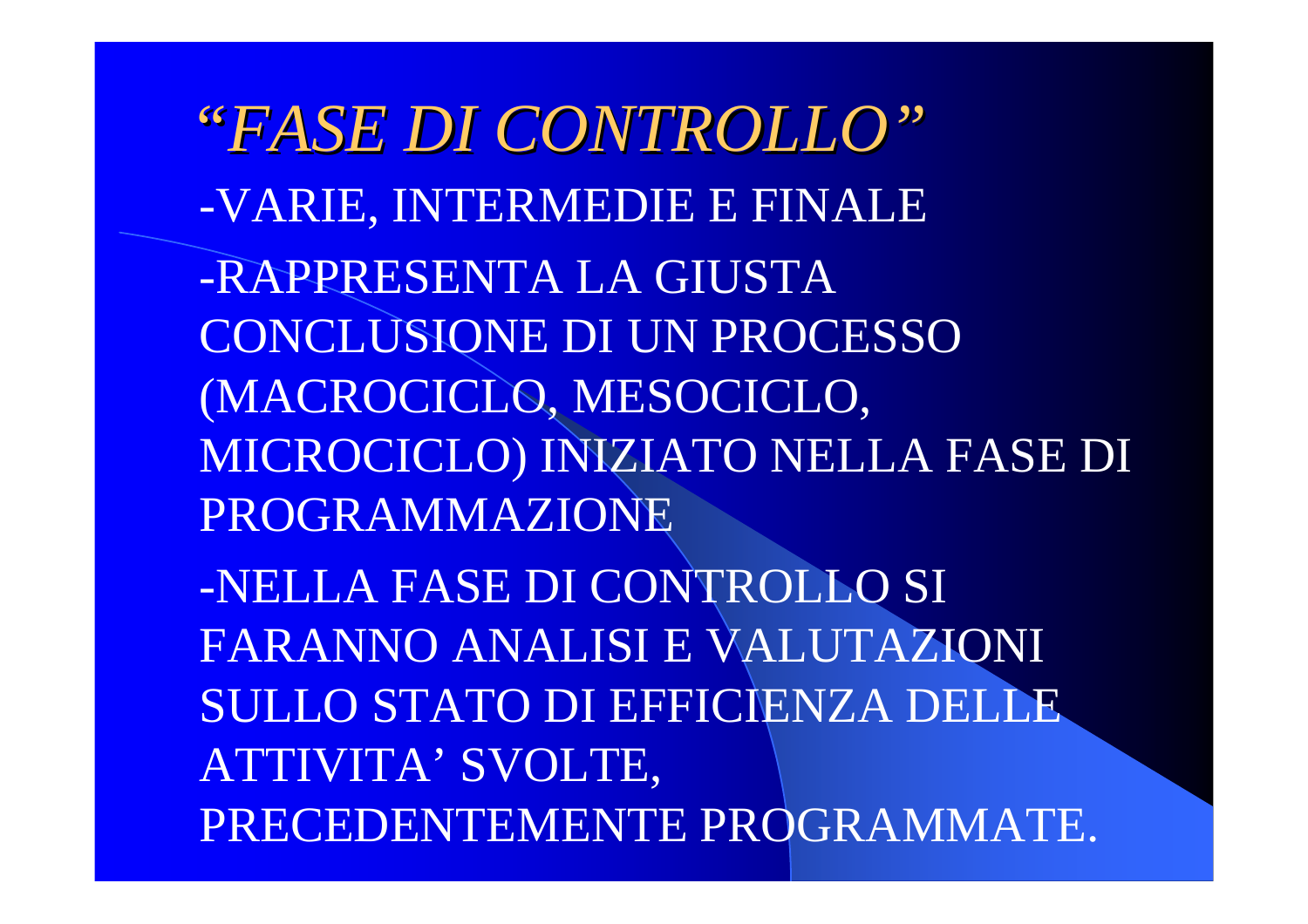L'IMPORTANZA DELLA FASE DI CONTROLLO E' RAPPRESENTATA DALLA FORTE MOTIVAZIONE CHE I RISULTATI (POSITIVI) DARANNO AL CLIENTE ED E' SICURAMENTE UNO DEI MOMENTI PIU' IMPORTANTI NEL PROCESSO DI "FIDELIZZAZIONE"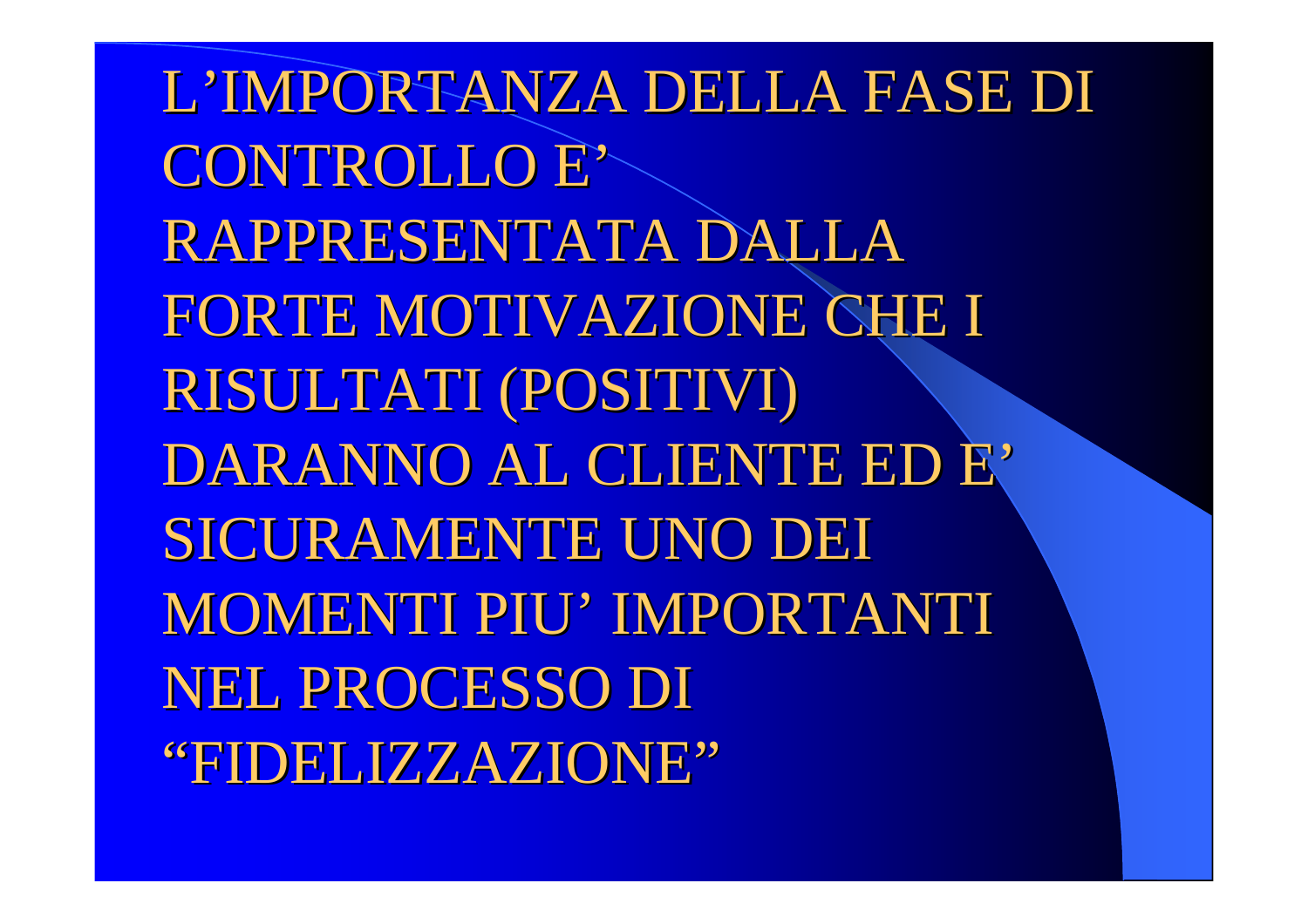# *LINEA GUIDA LINEA GUIDA DEL"PERSONAL PERSONAL TRAINER TRAINER "*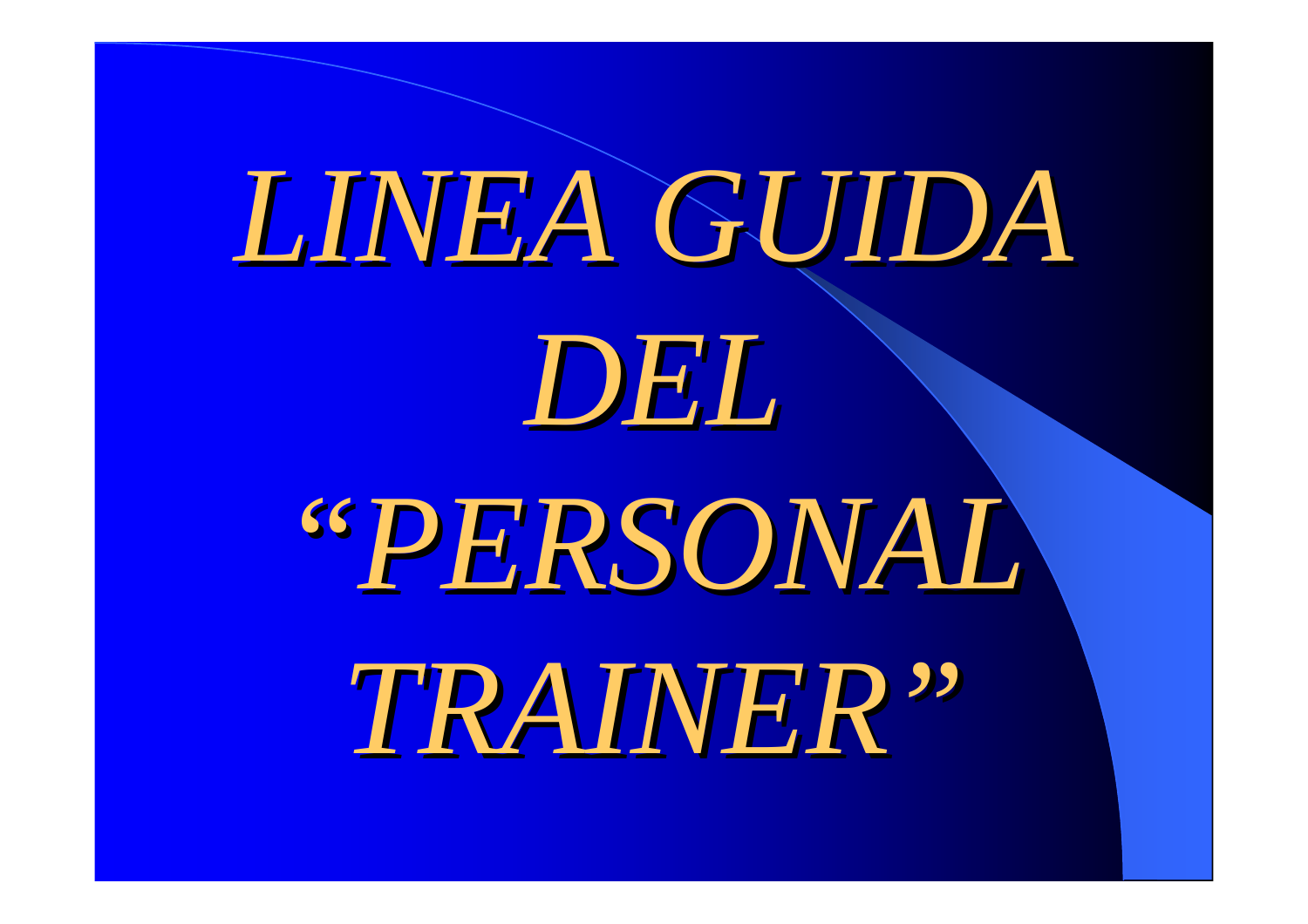-ASCOLTARE: ACQUISIRE PIU' INFORMAZIONI POSSIBILI NEL RAPPORTO "ONE TO ONE" -ANALIZZARE -SINTETIZZARE -PIANIFICARE -OPERARE -VERIFICARE -"AGGIUSTARE"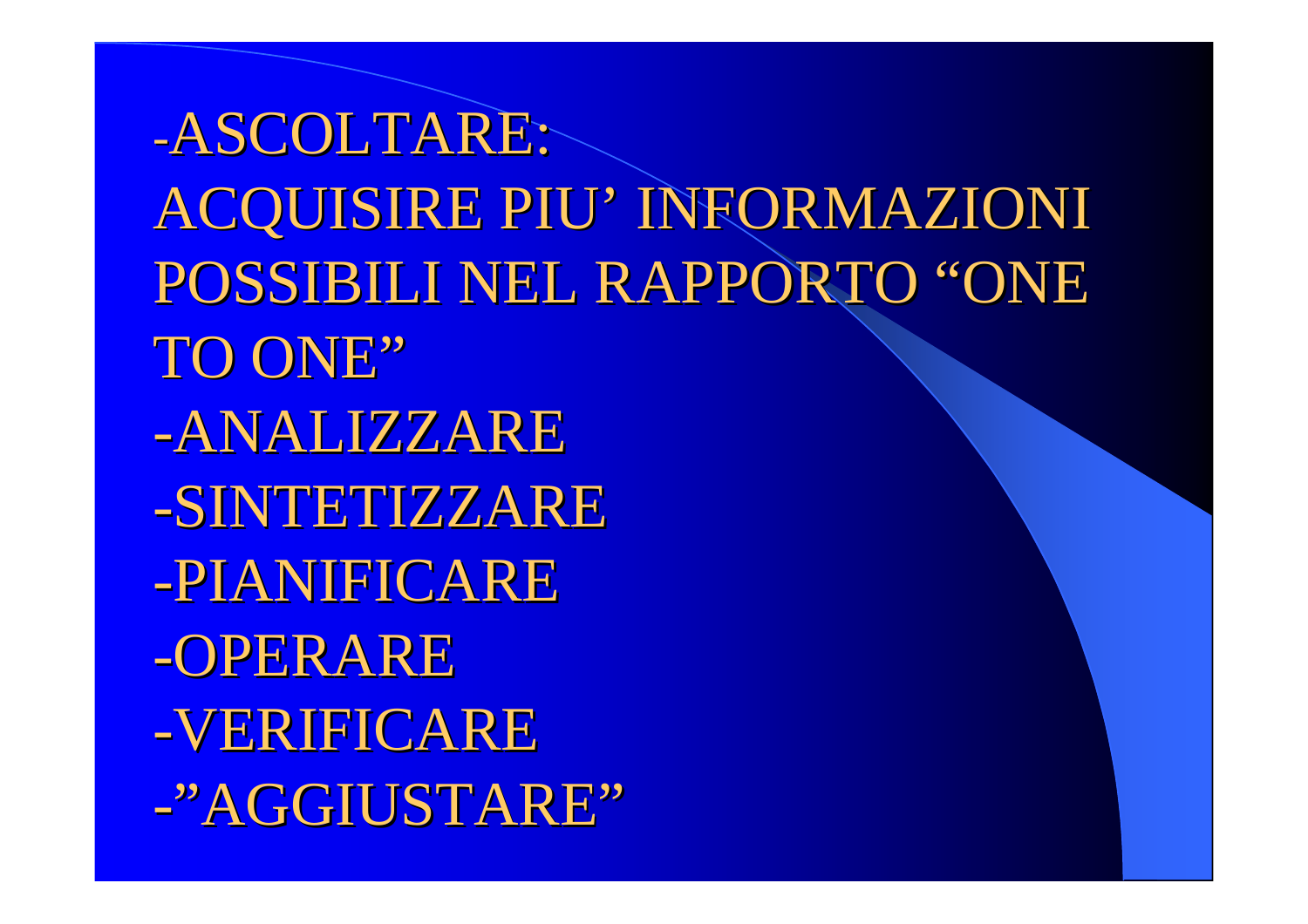...MA SOPRATTUTTO..... ASCOLTARE !!! **ALLA RICERCA DI UN** "FEEDBACK" -CONOSCERE VI DARA' LA POSSIBILITA' DI CAPIRE E SAPERE COSA FARE, PERCHE' SOLO COSI' SARETE **VERAMENTE LA "LINEA** GUIDA". DEL VOSTRO CLIENTE.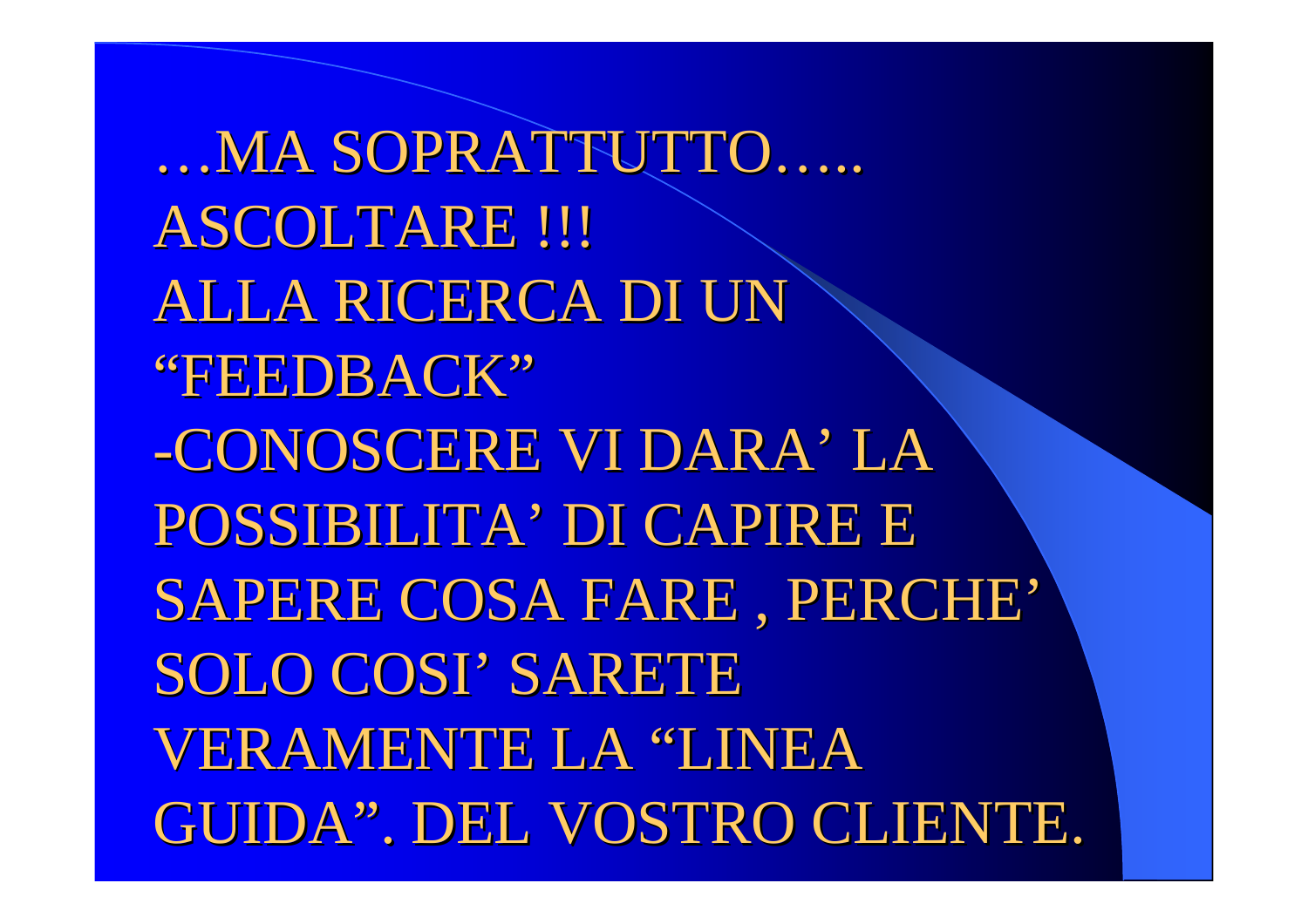*LA VOSTRA LA VOSTRA SICUREZZA E SICUREZZA E*   $L'ATTEGGIANENTO.$ *POSITIVO POSITIVO AUMENTERA AUMENTERA ' LA SUA MOTIVAZIONE MOTIVAZIONE*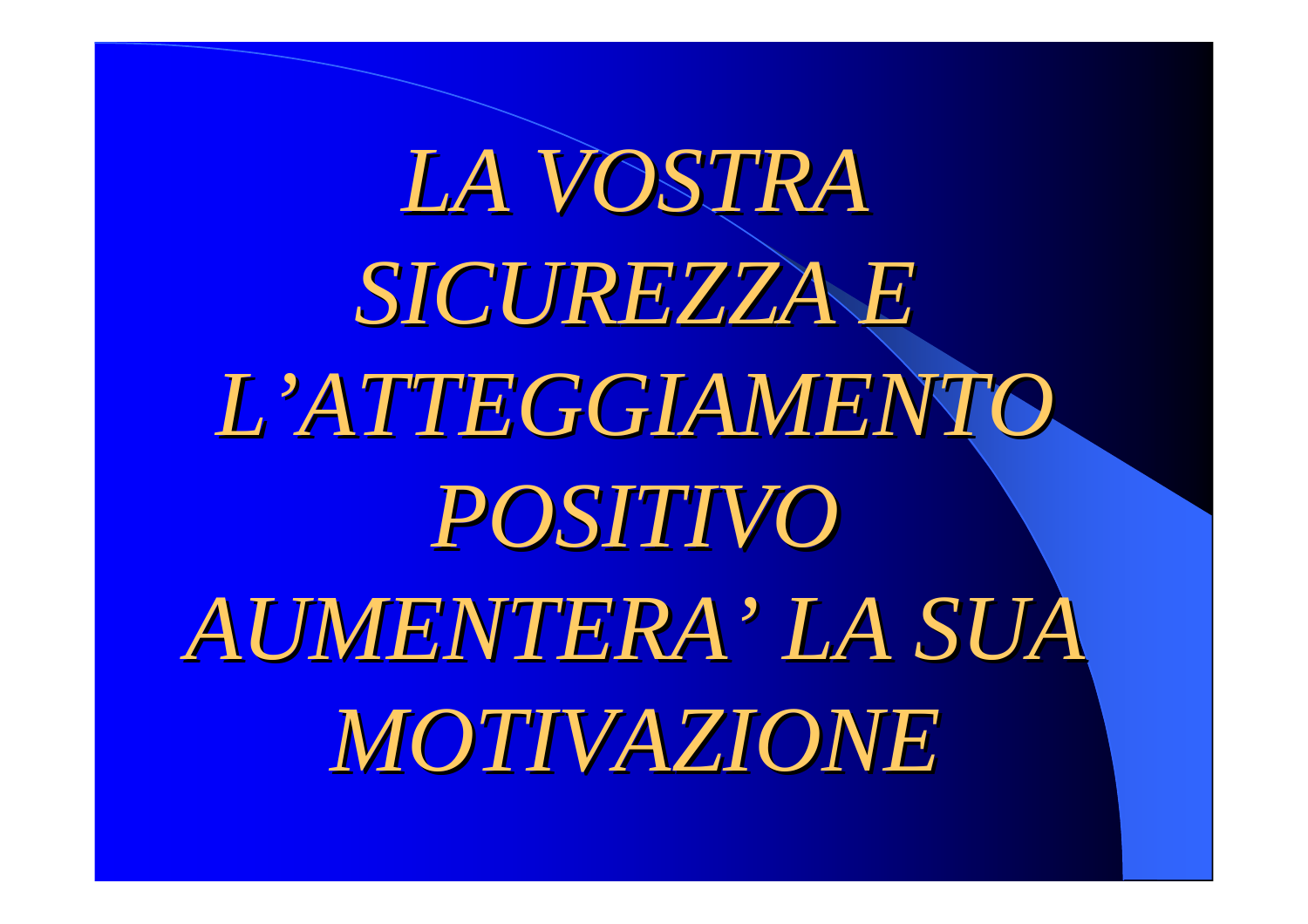### *FELICITA FELICITA': ISTRUZIONI PER L : ISTRUZIONI PER L'USO*

- 1) STARE IN COMPAGNIA DI PERSONE FELICI
- **2) FARE ESERCIZIO FISICO**
- 3) NON CONFRONTARE LA PROPRIA CONDIZIONE CON QUELLA DEGLI ALTRI
- **4) CURARE IL CORPO E L'ABBIGLIAMENTO**
- **5) RICONOSCERE I LEGAMI TRA CATTIVO UMORE E CATTIVO STATO DI SALUTE**
- 6) DIMENSIONARE LE PROPRIE ASPETTATIVE ALLE CAPACITA' E ALLE OPPORTUNITA' MEDIE DELLA SITUAZIONE
- 7) AIUTARE LE PERSONE A CUI PIACE ESSERE AIUTATE
- 8) NON TRARRE CONCLUSIONI GENERALI DAGLI **INSUCCESSI**
- 9) FARE UNA LISTA DELLE ATTIVITA' CHE CI FANNO STARE DI BUON UMORE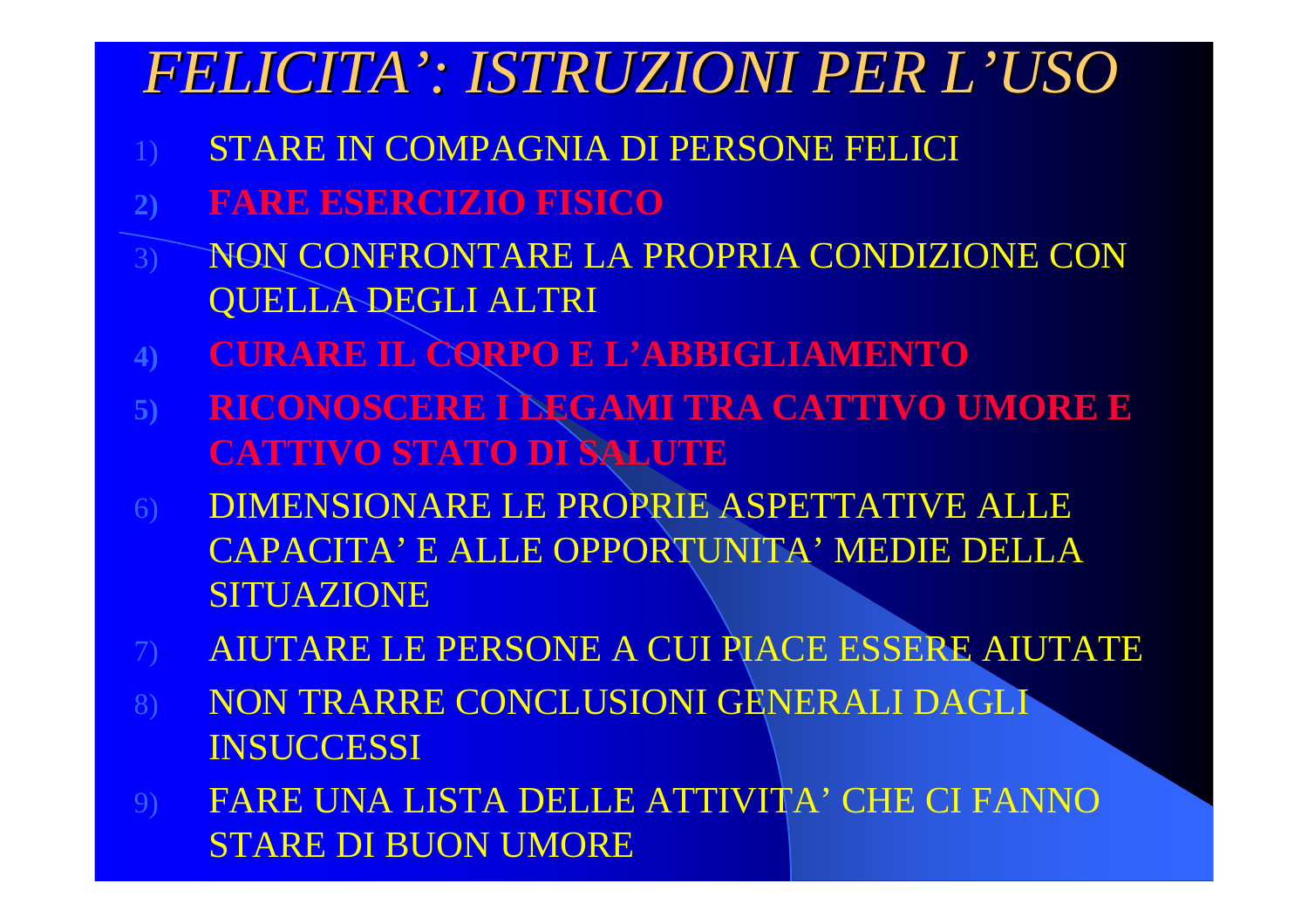# UN CONTRIBUTO PER VOI.......